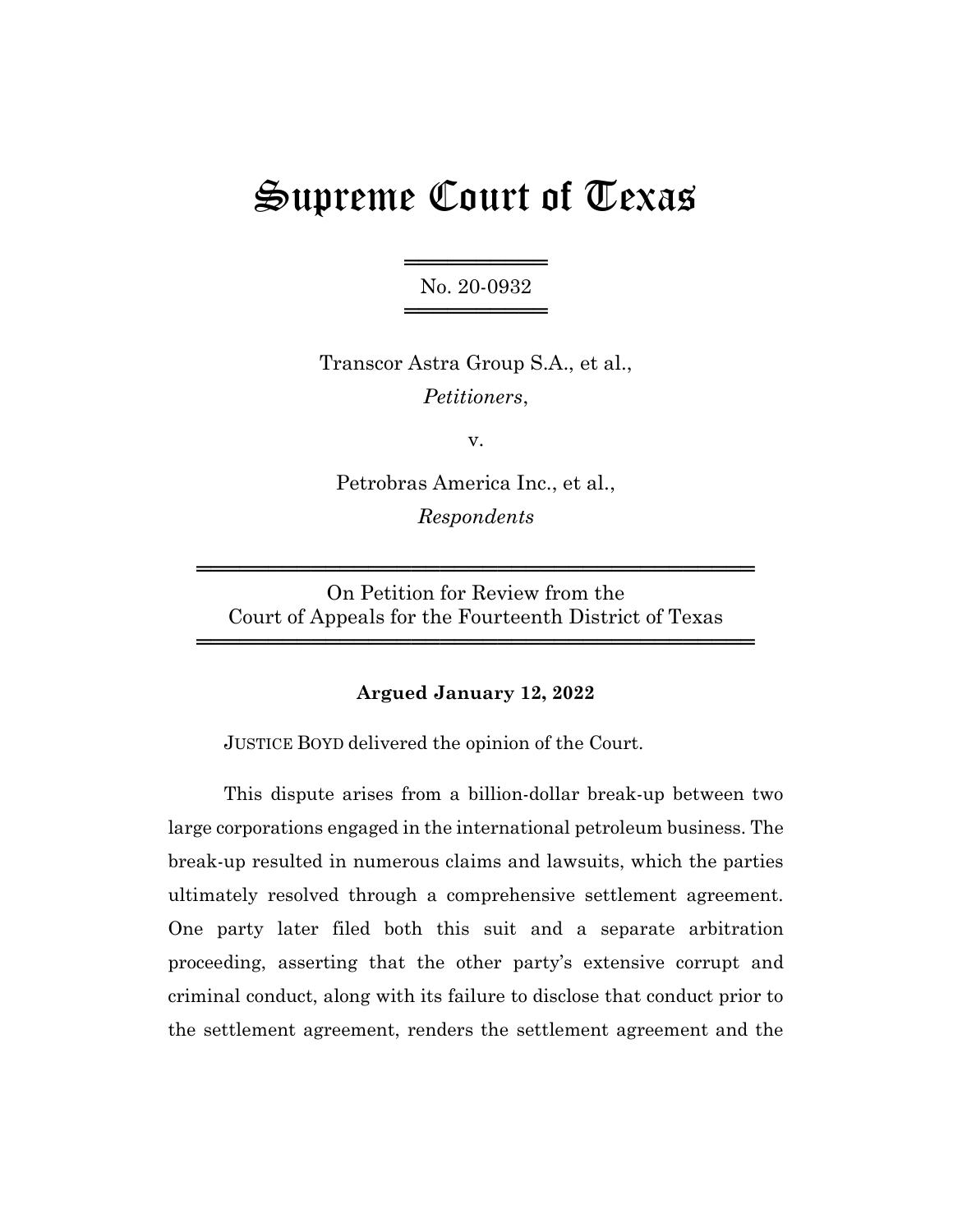parties' earlier agreement unenforceable. The trial court granted summary judgment for the defendant, holding that the settlement agreement—and, in particular, its release provisions and a disclaimer of reliance—bars the claims asserted both in this suit and in the arbitration proceeding. The court of appeals affirmed in part and reversed in part, and both parties petitioned for our review. Because we agree with the trial court that the parties fully and finally resolved the current claims through their comprehensive settlement agreement, we reverse and render judgment reinstating the trial court's final judgment.

# I. Background

Petrobras<sup>1</sup> and Astra<sup>2</sup> are international corporations engaged in the petroleum industry. In 2006, they entered into a Stock Purchase and Sale Agreement that resulted in a joint venture in which each company owned half the interests in a Texas oil refinery.3 The parties quickly became embroiled in numerous disputes, resulting in 2009 in an arbitration award4 that terminated their joint venture and required

<sup>&</sup>lt;sup>1</sup> We generally use "Petrobras" to refer to one or more related entities including Petróleo Brasileiro S.A. and Petrobras America Inc.

<sup>2</sup> We generally use "Astra" to refer to one or more entities and individuals related to and aligned with Transcor Astra Group.

<sup>3</sup> The parties formed a new corporation, Pasadena Refining System, Inc., to serve as the refinery's owner. Each party owned fifty percent of PRSI's shares. The parties also formed and became equal partners in PRSI Trading Company, LP, to supply feedstocks to the refinery.

<sup>4</sup> The stock-purchase agreement contained an arbitration clause requiring the parties to arbitrate "any claim of fraud, misrepresentation or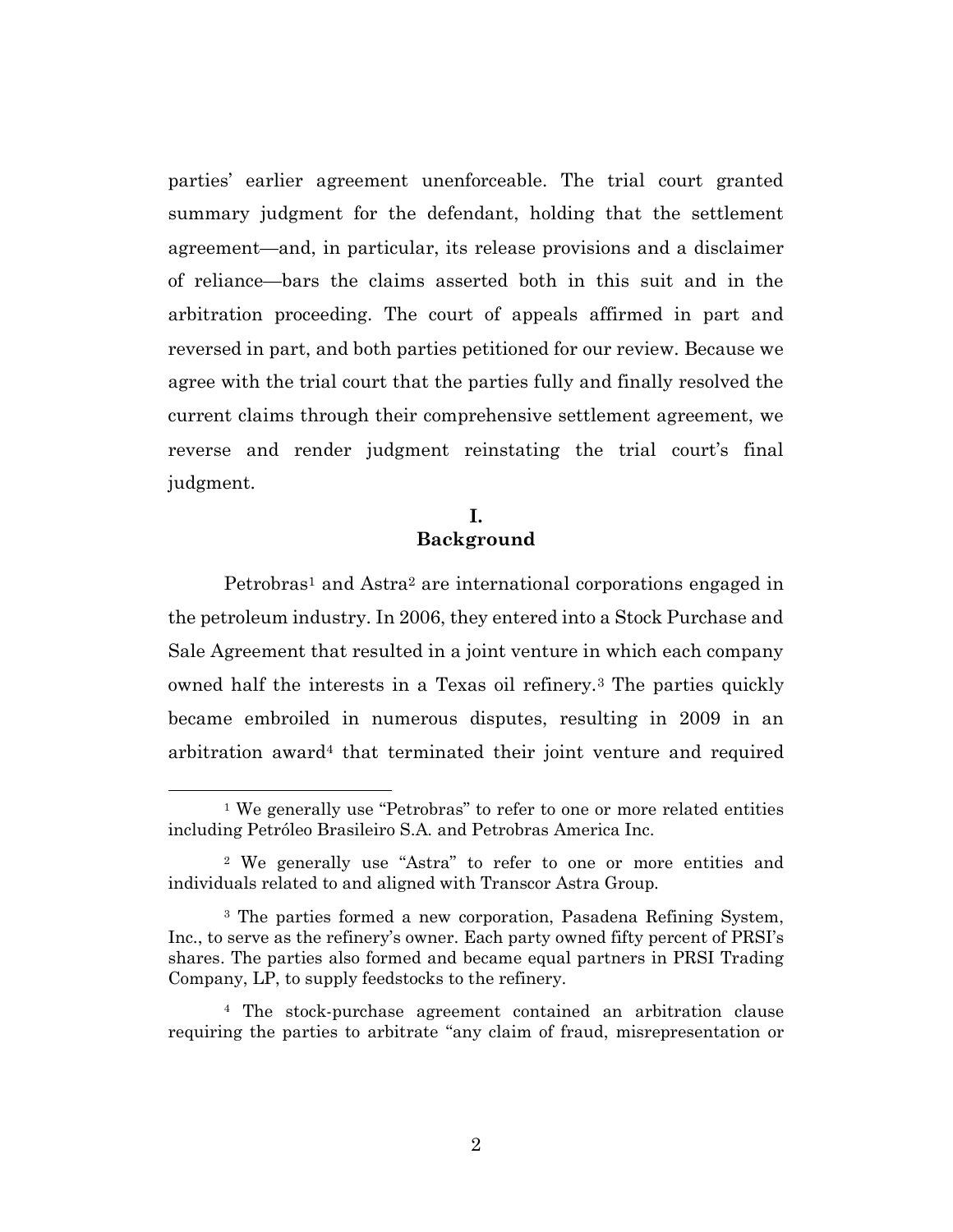Astra to sell its fifty-percent interest to Petrobras. Petrobras accepted the interest but then failed to pay Astra the \$640 million purchase price. The parties' relationship soon disintegrated into a dozen or more separate lawsuits and disputes. By 2011, Astra obtained judgments against Petrobras totaling more than \$750 million and had other pending claims demanding \$400 million more.

The parties engaged in extended negotiations and reached a comprehensive settlement agreement in 2012. As part of the 2012 settlement agreement, Petrobras agreed to pay Astra over \$820 million to satisfy all the judgments and pending claims and each party agreed to release any and all claims against the other.

Petrobras alleges it later discovered that Astra engaged in substantial corruption to convince Petrobras to accept the 2006 stockpurchase agreement and the 2012 settlement agreement on terms that were highly favorable to Astra. Specifically, Petrobras alleges that Astra's representatives paid \$15 million to bribe certain Petrobras officials to agree to the 2006 stock-purchase agreement and then offered other bribes totaling \$80–\$100 million to "solve the problem" during the settlement negotiations. Unlike the bribes paid in connection with the 2006 stock-purchase agreement, Petrobras does not allege that anyone accepted the bribes offered in connection with the 2012 settlement agreement.

fraudulent inducement" and "any question of validity or effect of [the] Agreement including [the arbitration] clause."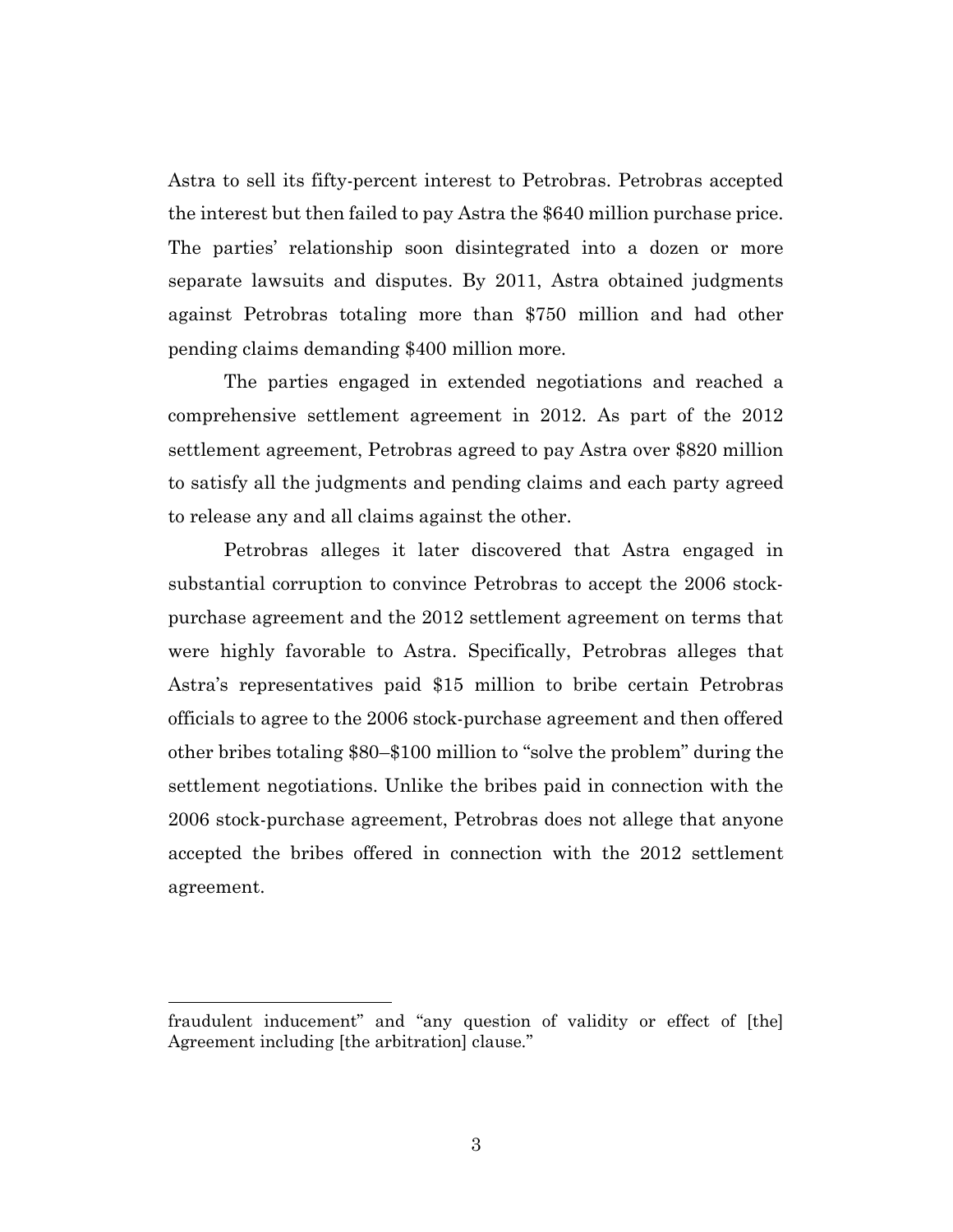In 2016, Petrobras initiated two legal proceedings against Astra. First, Petrobras<sup>5</sup> filed this suit against Astra<sup>6</sup> and several of its employees,<sup>7</sup> asserting that the defendants committed fraud (including common-law fraud and statutory fraud) and negligent misrepresentation and breached fiduciary duties by offering bribes and then failing to disclose the offers during the settlement negotiations. Petrobras included derivative claims for declaratory judgment, conspiracy, aiding and abetting, unjust enrichment, and exemplary damages and attorney's fees, and sought to invalidate the 2012 settlement agreement and render it unenforceable. Second, because the 2006 stock-purchase agreement included a clause requiring binding arbitration, Petrobras initiated an arbitration proceeding to invalidate the 2006 stock-purchase agreement based on the bribes allegedly paid in connection with that agreement.

Astra filed counterclaims in the lawsuit, seeking a judgment declaring that both agreements are valid and enforceable and that the settlement agreement bars the claims Petrobras asserted in the lawsuit and the arbitration proceeding. Astra asserted that Petrobras released

<sup>5</sup> The plaintiffs were Petrobras America Inc., Petróleo Brasiliero S.A.- Petrobras, Pasadena Refining System, Inc., PRSI Trading LLC, and PRSI Real Property Holdings, LLC.

<sup>6</sup> The corporate defendants were Astra Oil Trading NV, Transcor Astra Group S.A., Astra Oil Company, LLC, Astra Energy Holdings, Inc., Astra GP, Inc., Astra Tradeco LP, LLC, Pasadena Refinery Holding Partnership, and AOT Bis B.V.

<sup>7</sup> The individual defendants were Alberto Feilhaber, Clifford L. Winget, III, Kari Burke, John T. Hammer, Carlos E. Ortiz, Thomas J. Nimbley, Ireneusz Kotula, Charles L. Dunlap, Eric Bluth, Stephen Wade, Rolf Mueller, and Daniel Burla.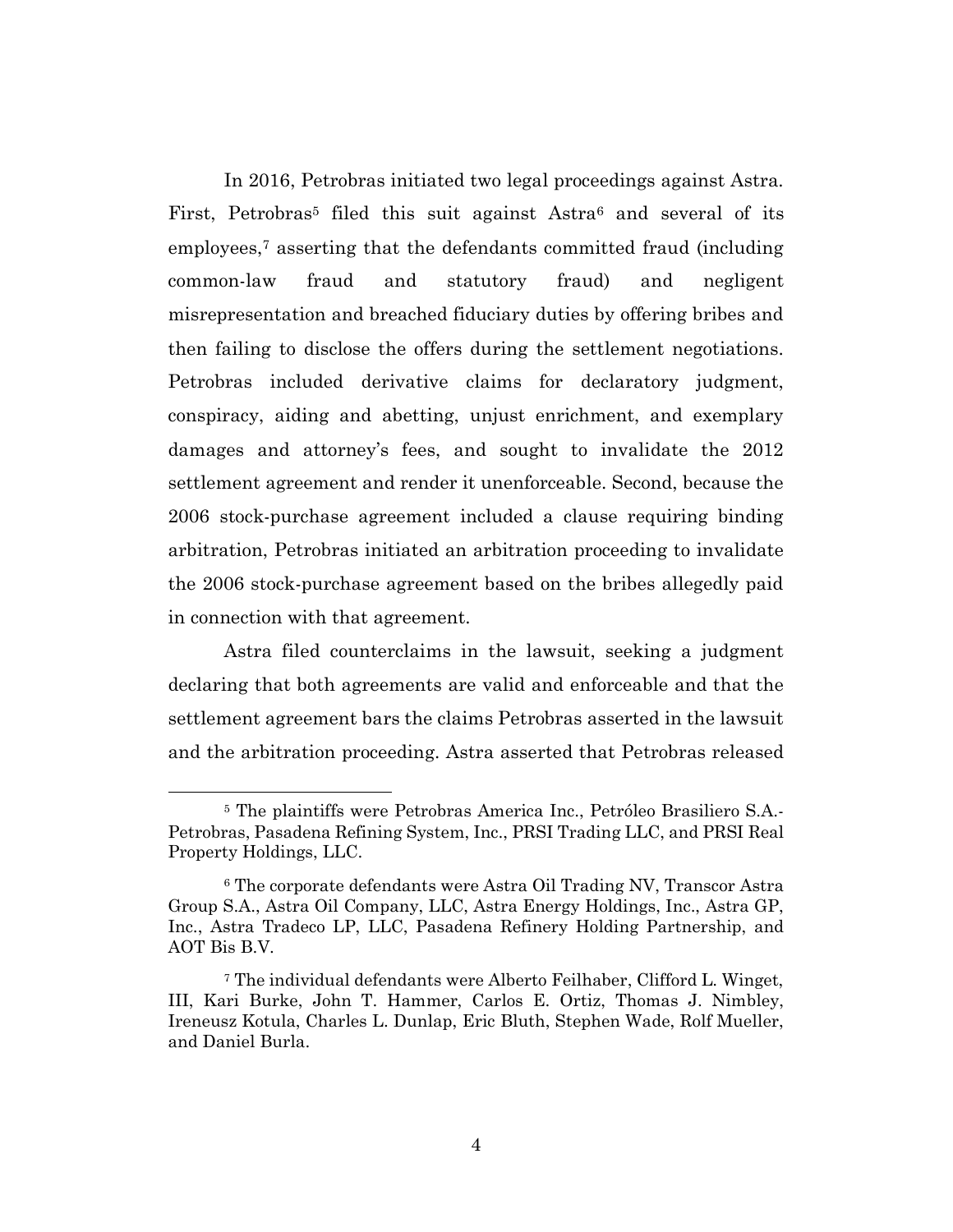its breach-of-fiduciary-duty claims, as well as the claims it asserted in the arbitration proceeding, as part of the settlement agreement. And Astra asserted that Petrobras could not rely on Astra's alleged fraud to undo the 2012 settlement agreement because Petrobras expressly disclaimed any reliance on any of Astra's representations leading up to that agreement.

Astra filed a series of summary-judgment motions based on the release and the disclaimer of reliance.8 The trial court granted those motions and, in June 2018, signed a final judgment ordering that Petrobras take nothing on its claims. The judgment declared that the 2012 settlement agreement and the release contained within it are valid, binding, and enforceable and that they bar Petrobras's claims, including the claims asserted in the arbitration proceeding. The judgment also awarded Astra about \$1.3 million in attorney's fees and costs.

Petrobras appealed the final judgment,<sup>9</sup> and the court of appeals reversed. 633 S.W.3d 606 (Tex. App.—Houston [14th Dist.] 2020). The court held that Petrobras released its fiduciary-duty claims to the extent they relate to the 2006 stock-purchase agreement but not to the extent

<sup>8</sup> The Astra defendants first moved for summary judgment in response to Petrobras's original petition. They later supplemented their motions in response to Petrobras's first-amended, second-amended, and third-amended petitions. The trial court ultimately granted summary judgment on all claims in favor of all the Astra defendants.

<sup>9</sup> Petrobras also appealed two post-judgment orders, one granting Astra's motion for an anti-suit injunction to prohibit further proceedings in the arbitration and one denying Petrobras's motion to dismiss that motion under the Texas Citizens Participation Act. The court of appeals consolidated the three appeals for argument, but these other two appeals are not at issue in this Court.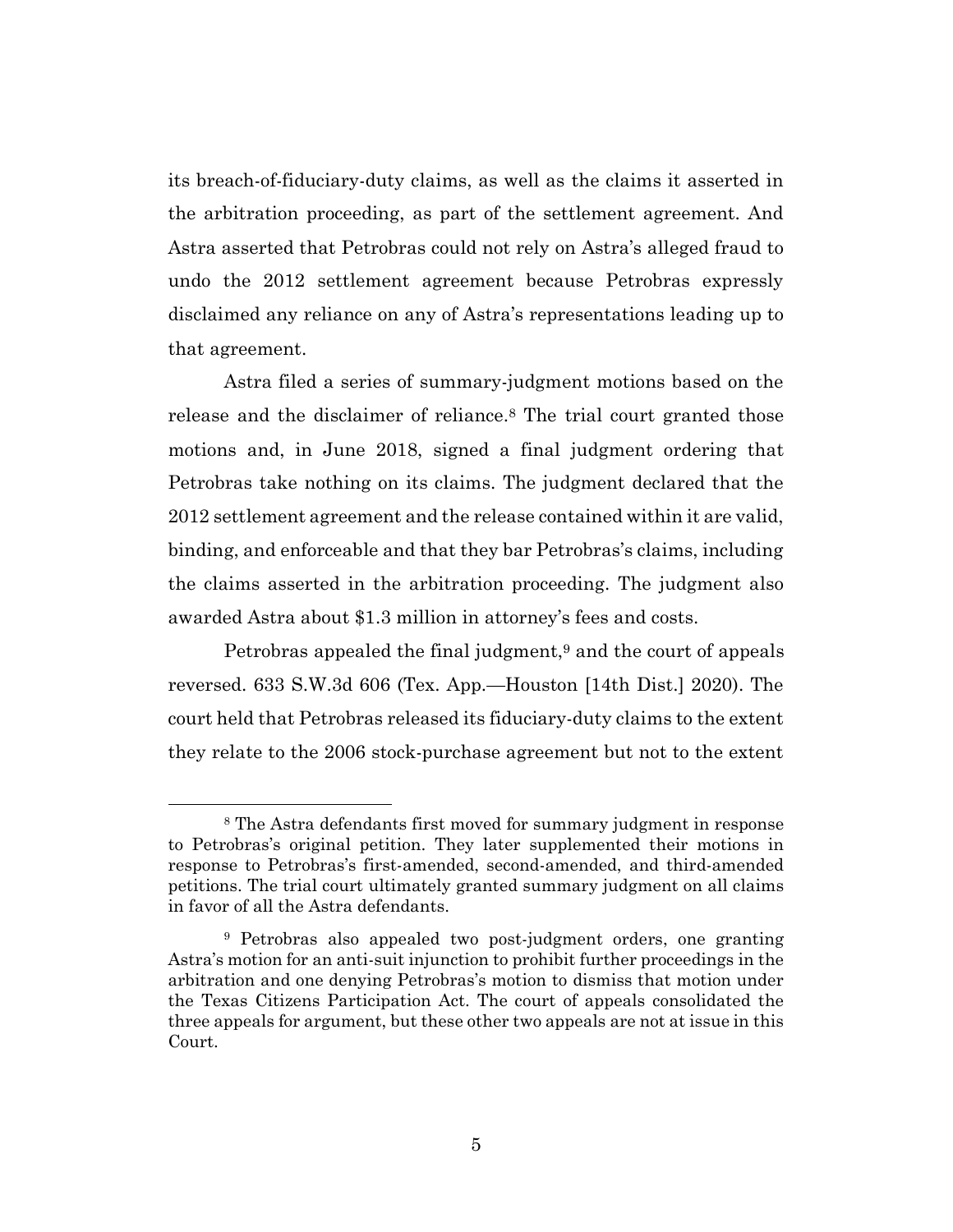they relate to the negotiation and signing of the 2012 settlement agreement. Id. at 621. The court also held that the settlement agreement's reliance disclaimer bars Petrobras's fraud claims against the Astra entities but not the fraud claims against the individual defendants in their individual capacities. Id. at 629–30. It held that the release bars Petrobras's remaining claims (for conspiracy, aiding and abetting, unjust enrichment, and exemplary damages) to the extent they are derivative of the fraud claims. Id. at 628. Finally, the court reversed the award of attorney's fees and costs. Id. at 633–34. It remanded the case to the trial court with instructions to render partial summary judgment in favor of the Astra entities and the individual defendants "as limited to their corporate capacities" and to conduct further proceedings on the remaining claims. Both Astra and Petrobras petitioned this Court for review.

## II. Release of the Fiduciary-Duty Claims

We begin by considering Petrobras's claims attacking the 2012 settlement agreement on the ground that the Astra defendants breached their fiduciary duties by paying bribes to obtain the 2006 stock-purchase agreement, offering bribes when negotiating the 2012 settlement agreement, and failing to disclose those actions to Petrobras. Petrobras alleges the individual Astra defendants owed fiduciary duties to Petrobras during the parties' settlement negotiations because they served as officers and directors of the joint-venture entities the parties created when they began their joint venture in 2006. And, according to Petrobras, the remaining Astra defendants knew about the bribery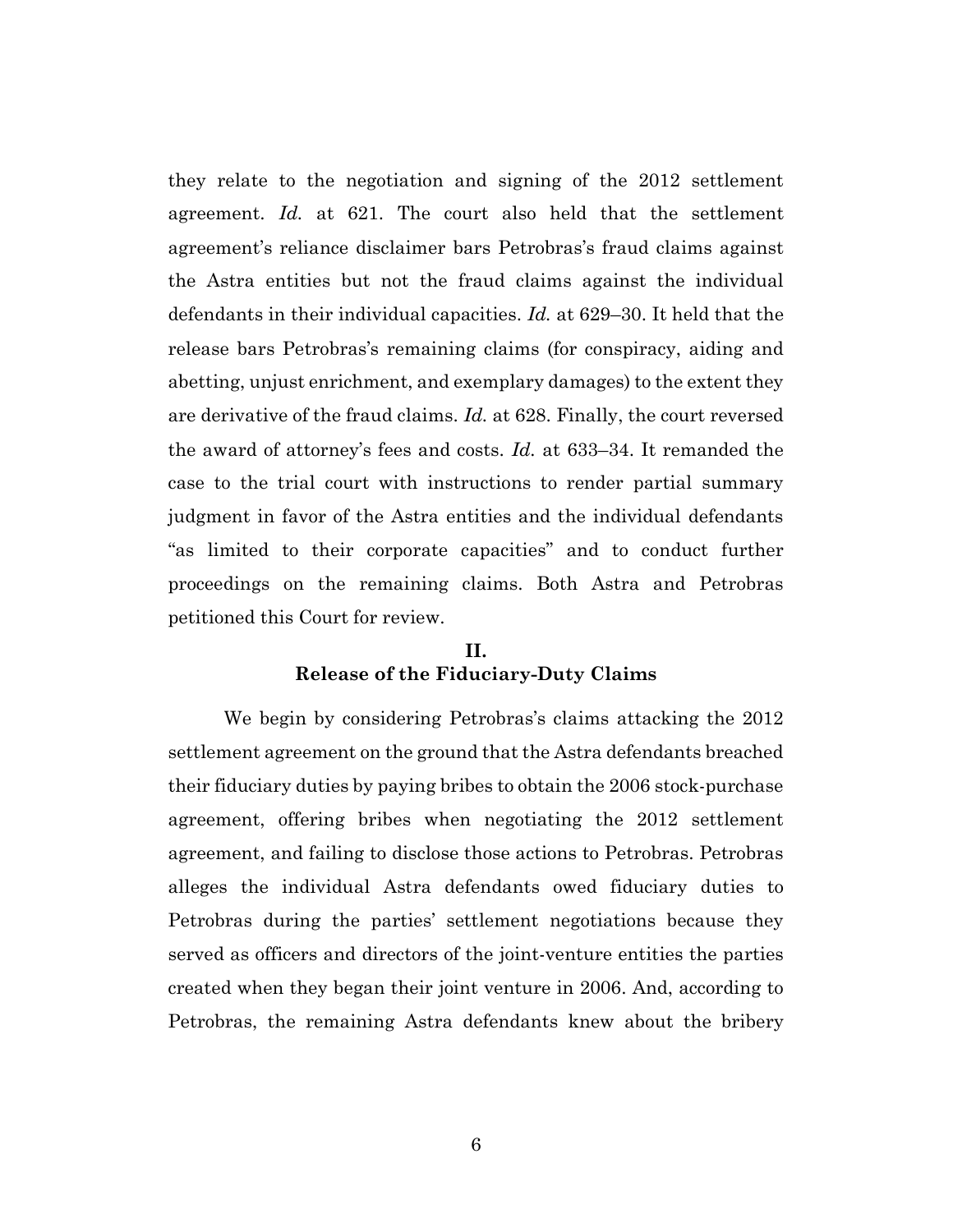offers and conspired with and aided and abetted the individual defendants to breach their fiduciary duties.

Astra obtained summary judgment dismissing these claims on the ground that Petrobras released them when it entered into the 2012 settlement agreement. The 2012 settlement agreement includes broad releases in which each party released and discharged the other parties from "any and all claims, demands, and causes of action of whatever kind or character, which the . . . Parties have, or may have in the future, based on any acts or omissions, whether known or unknown, that have occurred on or before" the agreement's effective date. The agreement expressly states that the release should be "construed as the broadest type of general release" and includes, "without limitation," all claims connected with the parties' then-pending disputes, all claims related to the 2006 stock-purchase agreement, all claims "growing out of, or connected in any way with, the Astra Parties' dealings with the Petrobras Parties," and all claims based on activities alleged to violate foreign or domestic laws or administrative rules.

Petrobras does not dispute that this language is broad enough to release the breach-of-fiduciary-duty claims it asserts against Astra in this case. But the 2012 settlement agreement also provides that, "[n]otwithstanding anything to the contrary," the released claims "shall not include any and all claims . . . arising out of, related to, or connected in any way with the alleged breach, enforcement, or interpretation" of the settlement agreement. Petrobras argues, and the court of appeals agreed, that—to the extent the fiduciary-duty claims sought to invalidate the 2012 settlement agreement (as opposed to the 2006 stock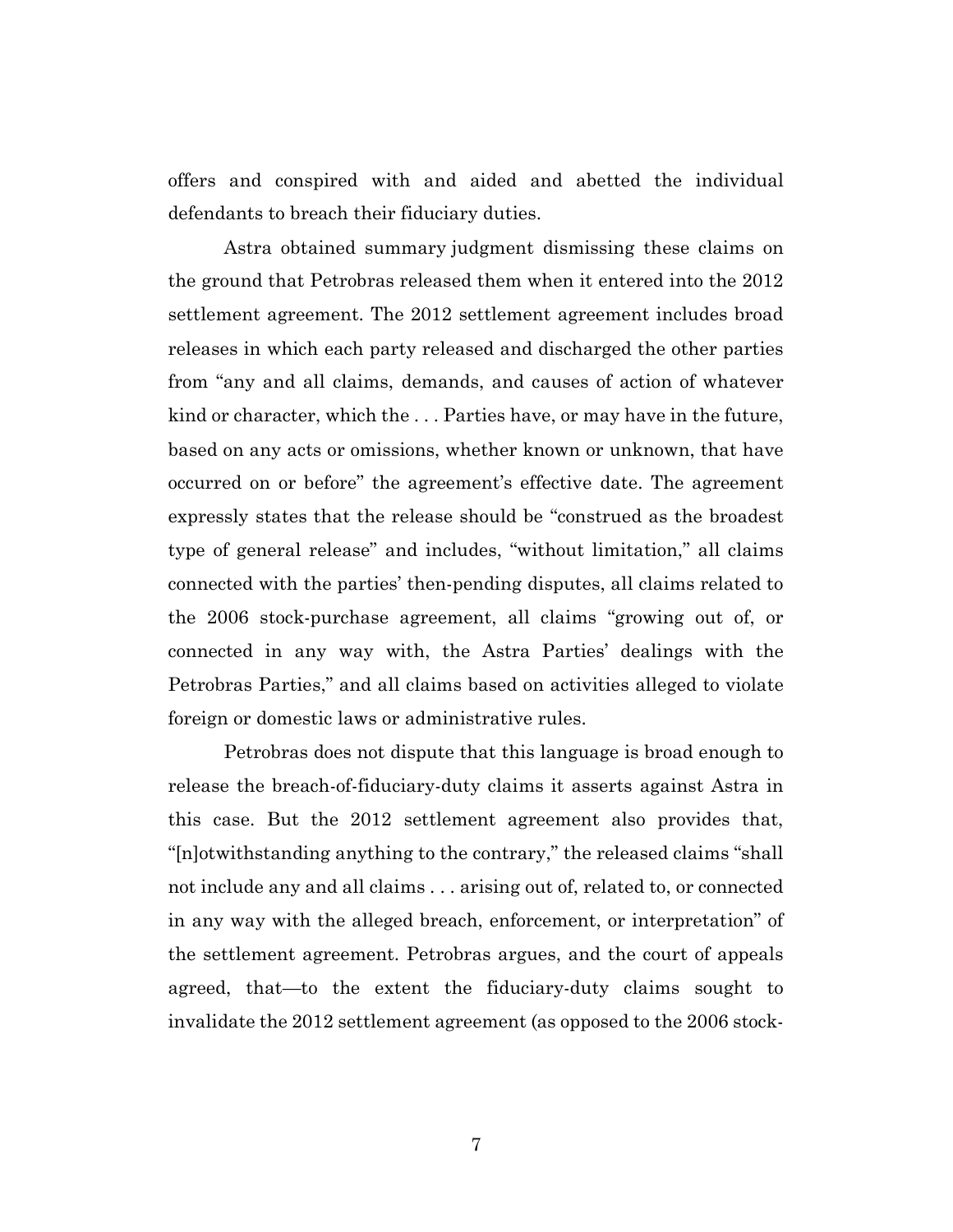purchase agreement)—the claims fell within this "notwithstanding" provision because they involved "acts or omissions of the Astra defendants in connection with the negotiation and signing of the 2012 Settlement and sought to limit and undo payments made pursuant to that agreement." 633 S.W.3d at 621.

We do not agree that Petrobras's fiduciary-duty claims fall within the "notwithstanding" provision. The provision states that the released claims do not include claims "arising out of, related to, or connected in any way with" the "breach," "enforcement," or "interpretation" of the 2012 settlement agreement. Although the "in any way" language is broad, the language following it ("the alleged breach, enforcement, or interpretation") limits the "notwithstanding" provision more narrowly than if it referred to claims that generally "arise from, relate to, or are connected in any way with the 2012 settlement agreement." Some of the agreement's other provisions, for example, specify a forum for the resolution of disputes "arising out of or related to" the agreement, waive Petrobras's sovereign immunity for "any action related to" the agreement, waive a jury trial for any litigation "connected in any way with" the agreement, and allocate costs "incurred in connection with the negotiation and drafting of" the settlement agreement. By contrast, the "notwithstanding" provision does not cover all claims that "relate to" or "arise out of" the agreement or those made "in connection with the negotiation and drafting" of the agreement. Instead, it more narrowly covers only those claims that arise out of, relate to, or are connected with the agreement's "breach, enforcement, or interpretation." We must presume the parties intended that these words bear a particular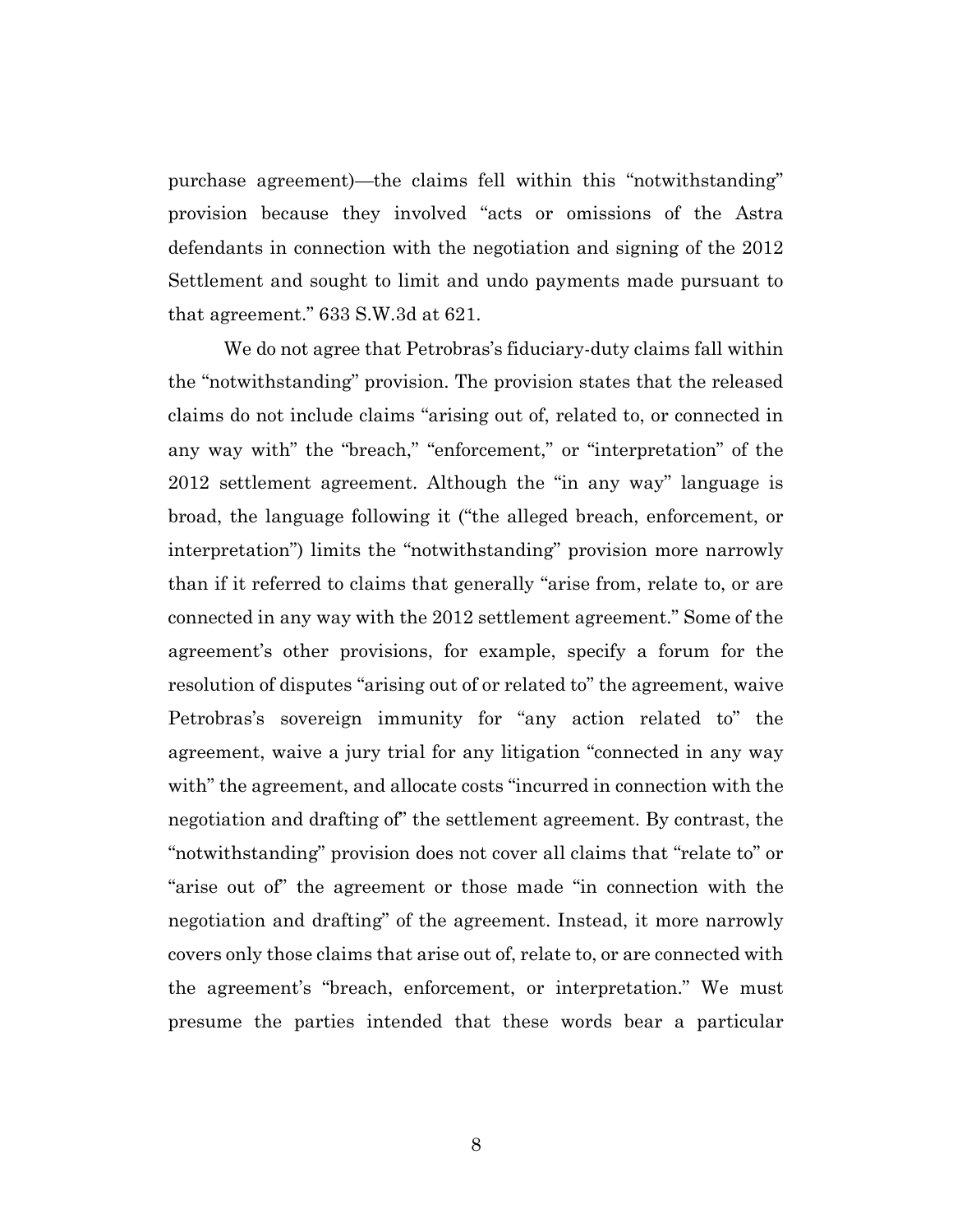"significance and meaning." Gates v. Asher, 280 S.W.2d 247, 249 (Tex. 1955).

Petrobras contends that its fiduciary-duty claims relate to the "enforcement" of the settlement agreement because they seek to declare the agreement unenforceable, and they relate to the "interpretation" of the agreement because they require interpretation of the release and reliance-disclaimer provisions. We are not convinced. "Enforcement" means the act of "compelling compliance with a[n] . . . agreement." Enforcement, BLACK'S LAW DICTIONARY (11th ed. 2019). Petrobras's fiduciary-duty claims do not seek to compel compliance with the 2012 settlement agreement. Instead, Petrobras seeks to avoid compliance by invalidating the agreement based on Astra's conduct during the "negotiation and signing" of the agreement. In fact, Petrobras completed compliance years ago when it paid the settlement amount and now seeks to undo its compliance and recover some of those funds. Petrobras did not sue to enforce the agreement by complaining of its breach or by seeking clarification of its meaning but instead sued to invalidate the agreement by declaring it unenforceable. Within this context, at least, we think an important distinction exists between claims that relate to an agreement's "enforcement" and those that relate to its "enforceability."

Perhaps if we considered only the "notwithstanding" provision's language, Petrobras's argument could present a close call. If, for example, one party refused to comply with the settlement agreement and the other party filed suit to enforce it, that suit would likely relate to the agreement's "breach" or "enforcement." And although we need not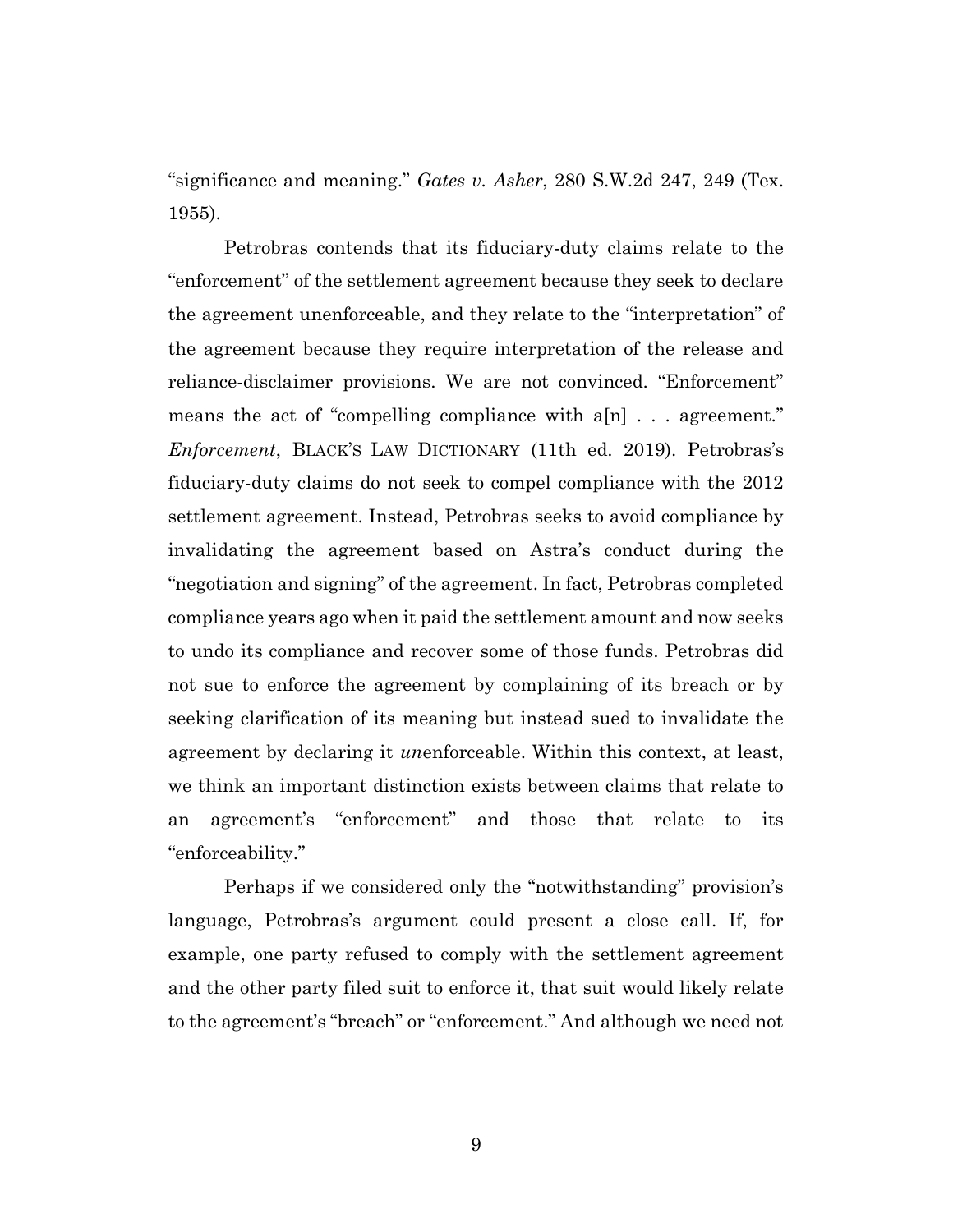decide the issue here, it might be that the "notwithstanding" provision would permit the refusing party to assert counterclaims or defenses against enforcement based on the suing party's fraud or fiduciary breaches. But even if that were true, the difference between that example and this case is that the "peace" the parties purchased through the settlement agreement would initially be broken by a claim that seeks to "enforce" or uphold the settlement agreement, not undo it.

But even if the "notwithstanding" provision's language leaves room for debate, its context confirms our conclusion that it does not encompass Petrobras's claims to invalidate the agreement. As explained, the provision excepts certain claims from what is otherwise "the broadest type of general release," through which both parties released "any and all claims . . . of whatever kind or character," to the extent those claims are "based on any acts or omissions, whether known or unknown, that have occurred on or before" the agreement's effective date. Petrobras's claims that Astra breached its fiduciary duties by offering and failing to disclose bribes during the period leading up to the agreement's effective date fall squarely within this description. To construe the "notwithstanding" provision as allowing claims based on then-"unknown" conduct that occurred before the agreement's effective date would effectively nullify the broad release.

Instead, we read the "notwithstanding" provision as clarifying and confirming that although the parties agreed to "the broadest type of general release," it was not so broad as to preclude claims seeking to maintain the peace the parties purchased on the terms stated in the settlement agreement. In this sense, although both parties refer to the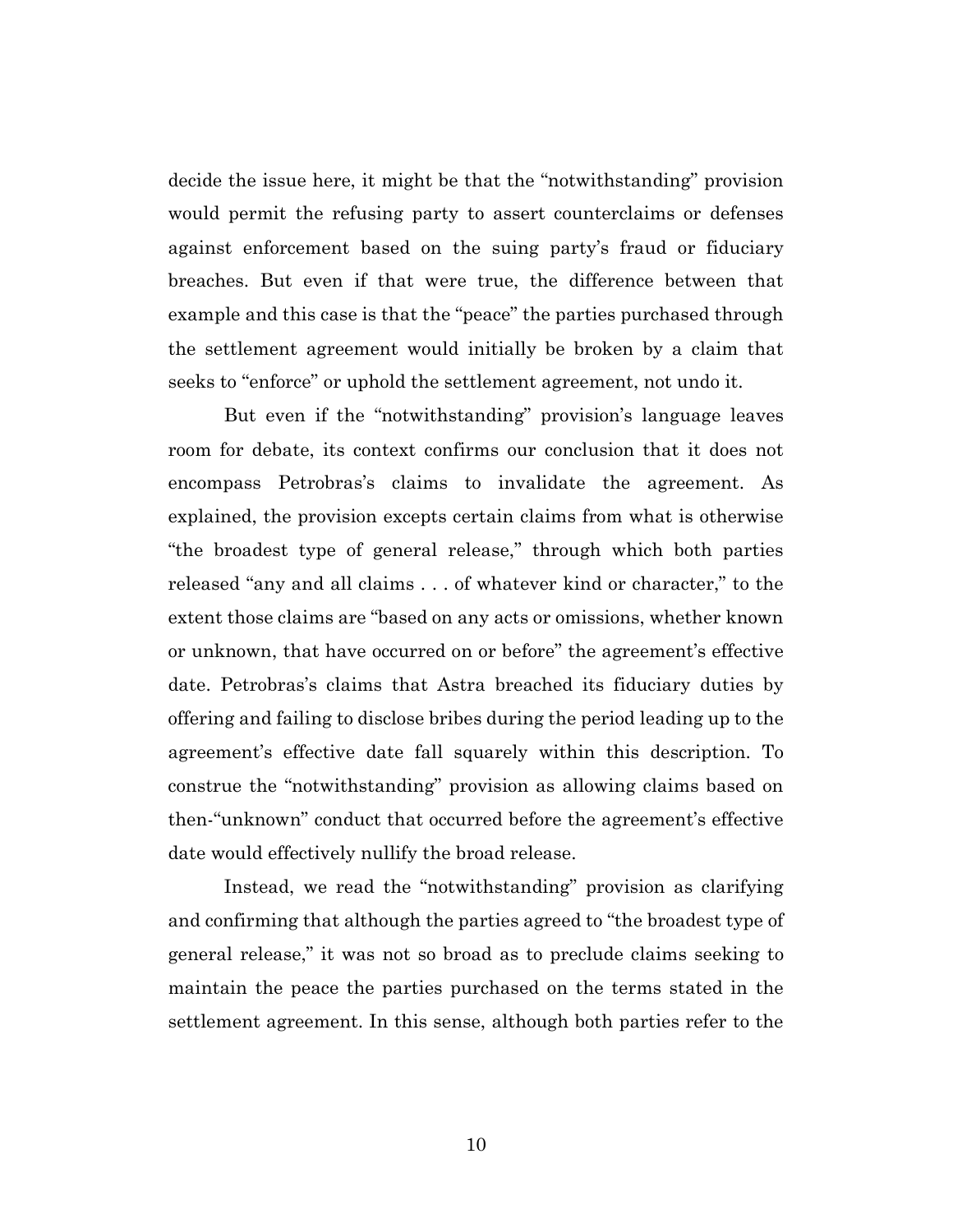provision as a "carve-out provision," we think that label is a misnomer. The provision does not "carve out" or "except" from the general release claims that would otherwise be included within the release. Instead, it states that the released claims "shall not include" claims related to the agreement's breach, enforcement, or interpretation. Reading the release and the notwithstanding provisions together, the parties agreed to release certain claims and further agreed that those claims do not include other claims. They did not agree to release certain claims except for some portion of those claims.

Petrobras's fiduciary-duty claims—based on allegations that, unbeknownst to Petrobras, Astra paid bribes to Petrobras representatives in connection with the 2006 stock-purchase agreement, offered bribes in connection with the 2012 settlement agreement, and then failed to disclose that misconduct during the parties' negotiations fall squarely within the scope of the general release. These claims seek to nullify the settlement agreement based on conduct that occurred before its effective date; they do not relate to any effort to interpret or enforce the agreement or recover for its breach. As a result, they do not fall within the scope of claims the release "shall not include." We conclude that the court of appeals erred by reversing summary judgment for Astra on the fiduciary-duty claims related to the 2012 settlement agreement. And to the extent that Petrobras's claims for conspiracy, aiding and abetting, unjust enrichment, declaratory judgment, and exemplary damages are derivative of and dependent upon the fiduciary-duty claims, Astra is entitled to summary judgment on those claims as well.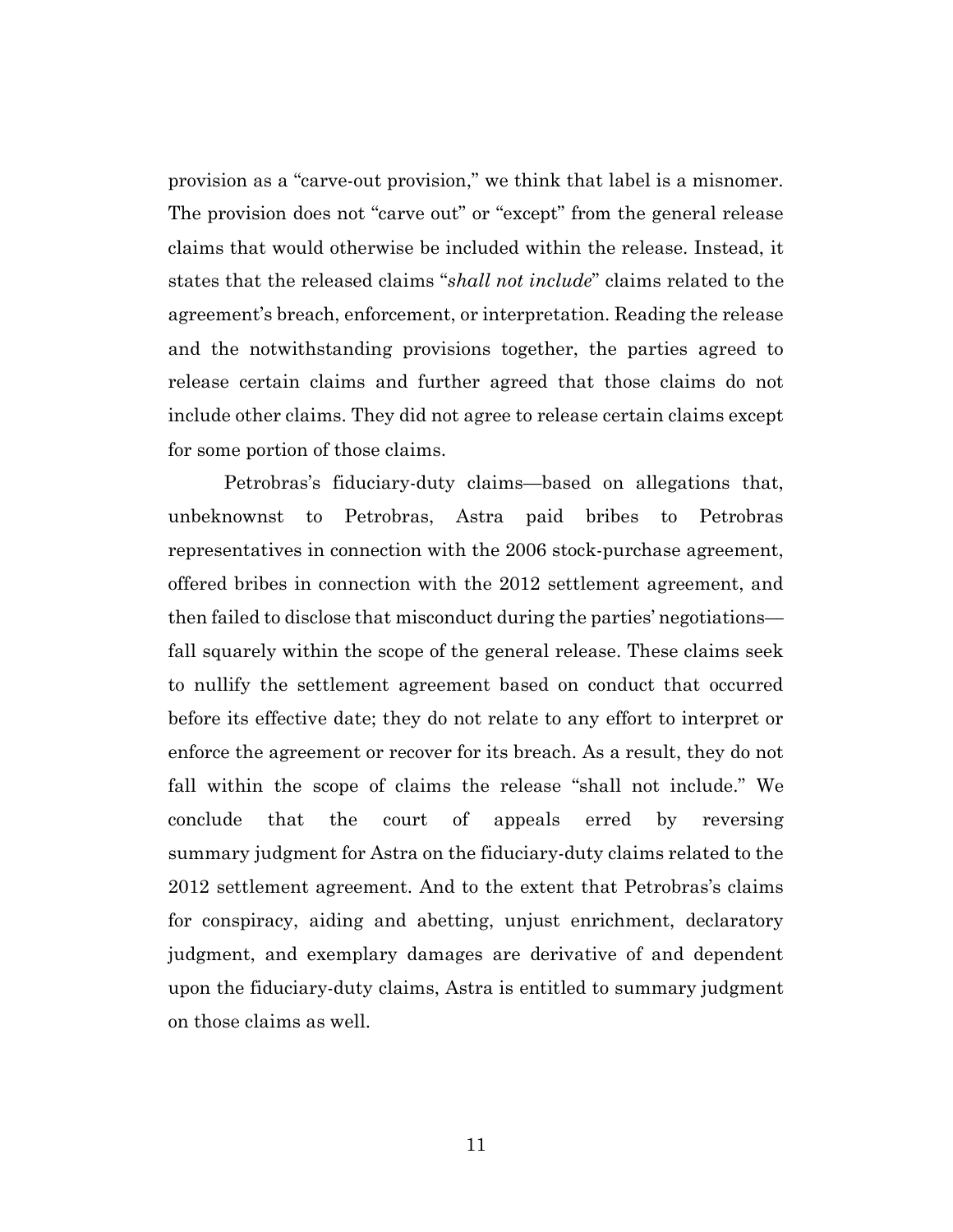# III. Fraud and the Disclaimer of Reliance

We next consider Petrobras's claims that Astra committed fraud and made negligent misrepresentations by offering and failing to disclose bribes during the parties' negotiations leading up to the 2012 settlement agreement. According to Petrobras, this fraudulent conduct induced Petrobras to enter into the settlement agreement and thus rendered the agreement unenforceable. Astra obtained summary judgment dismissing these claims on the ground that Petrobras expressly disclaimed any reliance on any "statement or representation" made by Astra or its agents, and instead, Petrobras confirmed that it relied solely on its "own judgment" and the advice of its own counsel.10 The court of appeals (1) agreed that the disclaimer of

<sup>10</sup> Petrobras made these representations within the following provision of the 2012 settlement agreement:

EACH PARTY EXPRESSLY WARRANTS THAT IT HAS CAREFULLY READ THIS SETTLEMENT AGREEMENT AND ANY EXHIBITS ATTACHED TO IT, UNDERSTANDS THEIR CONTENTS, AND SIGNS THIS SETTLEMENT AGREEMENT AS ITS OWN FREE ACT. EACH PARTY EXPRESSLY WARRANTS THAT NO PROMISE OR AGREEMENT WHICH IS NOT HEREIN EXPRESSED HAS BEEN MADE TO IT IN EXECUTING THIS SETTLEMENT AGREEMENT, AND THAT IT IS NOT RELYING UPON ANY STATEMENT OR REPRESENTATION OF ANY AGENT OF THE OPPOSING PARTIES BEING RELEASED IN THIS SETTLEMENT AGREEMENT. EACH PARTY IS RELYING ON ITS OWN JUDGMENT, AND EACH PARTY HAS BEEN REPRESENTED BY LEGAL COUNSEL IN THIS MATTER. EACH PARTY EXPRESSLY WARRANTS THAT ITS RESPECTIVE LEGAL COUNSEL HAS READ AND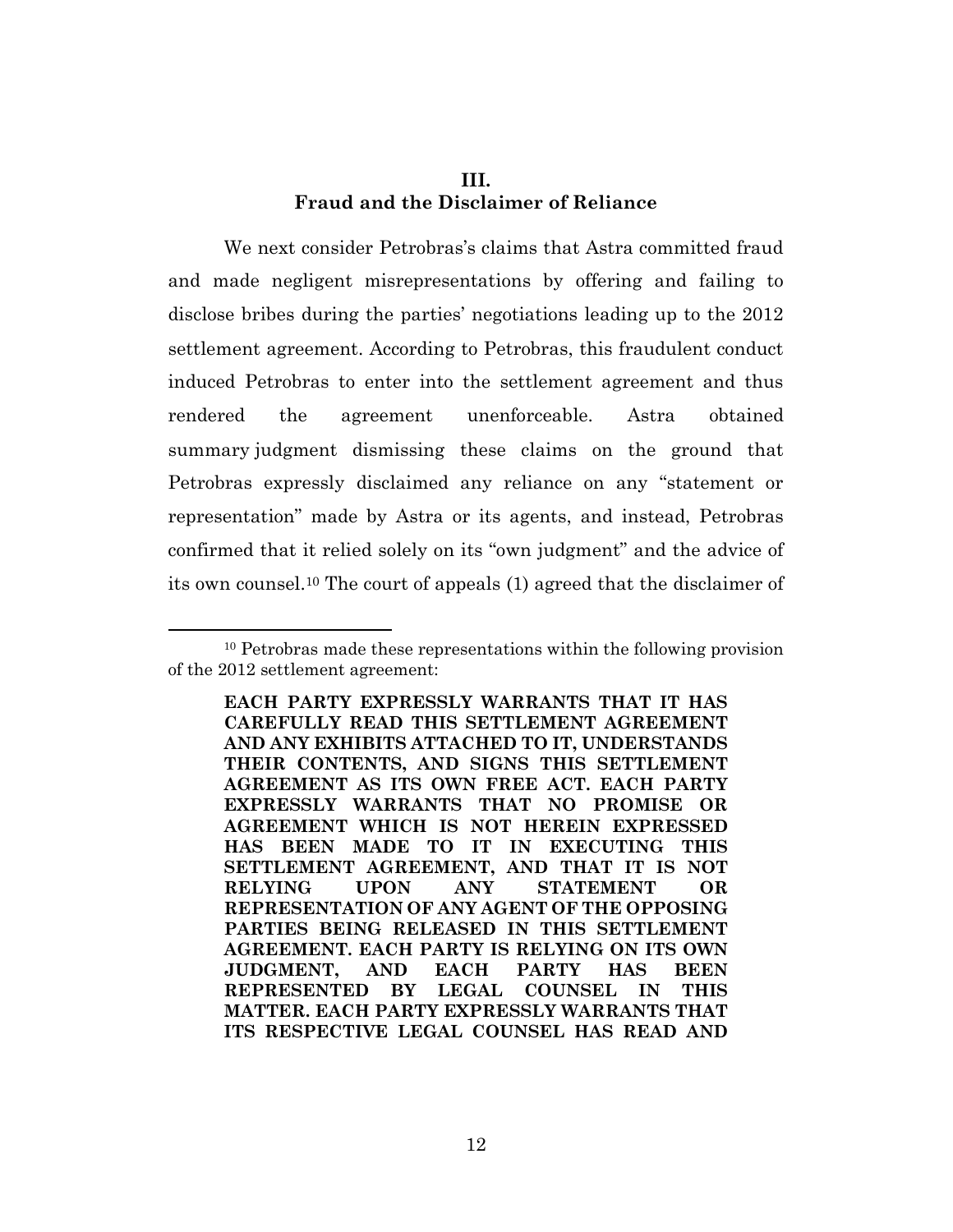reliance is enforceable and (2) agreed that the disclaimer bars Petrobras's fraud claims against the Astra entities, but (3) concluded that the disclaimer does not bar the fraud claims against the individual Astra defendants. 633 S.W.3d at 627–28, 630. In this Court, Petrobras challenges the first two holdings, and the Astra individuals challenge the third. We agree with Astra on all three.

### A. Enforceability of the Reliance Disclaimer

Texas law encourages parties to resolve their disputes by agreement, but settlement agreements—like all other contracts—are unenforceable if they are procured by fraud. Italian Cowboy Partners, Ltd. v. Prudential Ins. Co. of Am., 341 S.W.3d 323, 331 (Tex. 2011); Schlumberger Tech. Corp. v. Swanson, 959 S.W.2d 171, 178 (Tex. 1997). To establish such fraudulent inducement, a party seeking to invalidate an agreement must prove that it reasonably relied on the other party's misrepresentations to its detriment. *Int'l Bus. Machs. Corp. v. Lufkin* Indus., LLC, 573 S.W.3d 224, 228 (Tex. 2019); Italian Cowboy, 341 S.W.3d at 337 (quoting Aquaplex, Inc. v. Rancho La Valencia, Inc., 297 S.W.3d 768, 774 (Tex. 2009) (per curiam)). Because "[a]fter-the-fact protests of misrepresentation are easily lodged," Forest Oil Corp. v. McAllen, 268 S.W.3d 51, 60 (Tex. 2008), parties who mutually desire to resolve all disputes and buy complete and final peace often include provisions in their settlement agreements expressly disclaiming any reliance on each other's representations.

EXPLAINED THE ENTIRE CONTENTS OF THIS SETTLEMENT AGREEMENT IN FULL, AS WELL AS THE LEGAL CONSEQUENCES OF IT.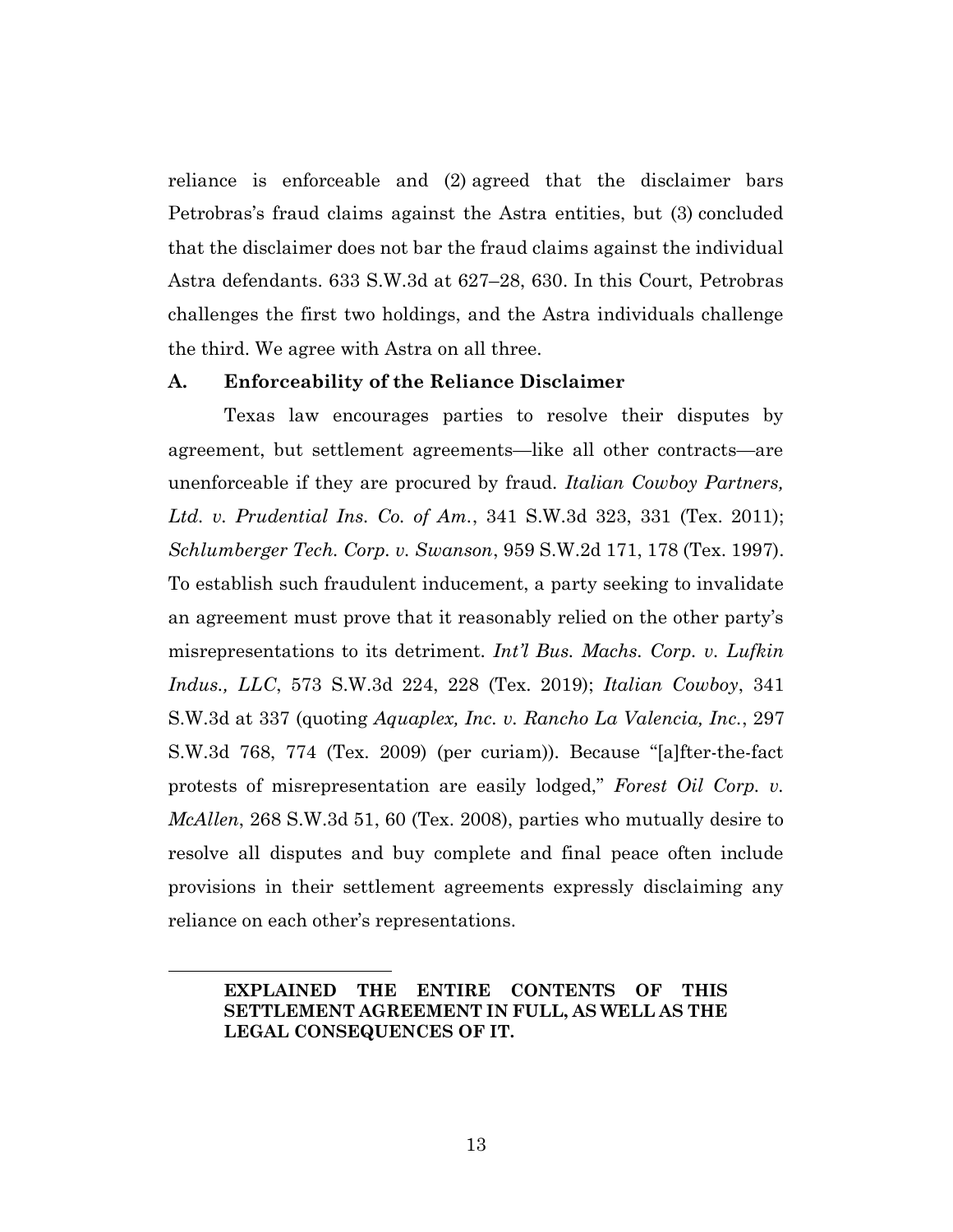The law must balance society's interest in protecting parties against fraudulently induced promises with its interest in enabling parties to "fully and finally resolve disputes between them." Schlumberger, 959 S.W.2d at 179. To achieve this balance, we have held that contractual disclaimers of reliance may be enforceable and may negate a subsequent fraudulent-inducement claim if the disclaimer is clear, specific, and unequivocal. See Lufkin, 573 S.W.3d at 229; Italian Cowboy, 341 S.W.3d at 336; Forest Oil, 268 S.W.3d at 60; Schlumberger, 959 S.W.2d at 179. Whether a reliance disclaimer is effective in any given case "depends on the contract's language and the totality of the surrounding circumstances." Lufkin, 573 S.W.3d at 226; Forest Oil, 268 S.W.3d at 60; Schlumberger, 959 S.W.2d at 179. Specifically, courts must consider such factors as whether

- (1) the terms of the contract were negotiated, rather than boilerplate, and during negotiations the parties specifically discussed the issue which has become the topic of the subsequent dispute;
- (2) the complaining party was represented by counsel;
- (3) the parties dealt with each other at arm's length;
- (4) the parties were knowledgeable in business matters; and
- (5) the release language was clear.

Forest Oil, 268 S.W.3d at 60. In considering these factors, our ultimate purpose is to determine whether the contract clearly confirms that "the parties intended once and for all to resolve specific disputes." Italian Cowboy, 341 S.W.3d at 335; see also Forest Oil, 268 S.W.3d at 58; Schlumberger, 959 S.W.2d at 181.

The parties here agree that the second, fourth, and fifth factors weigh in favor of enforcing the reliance disclaimer in this case. Petrobras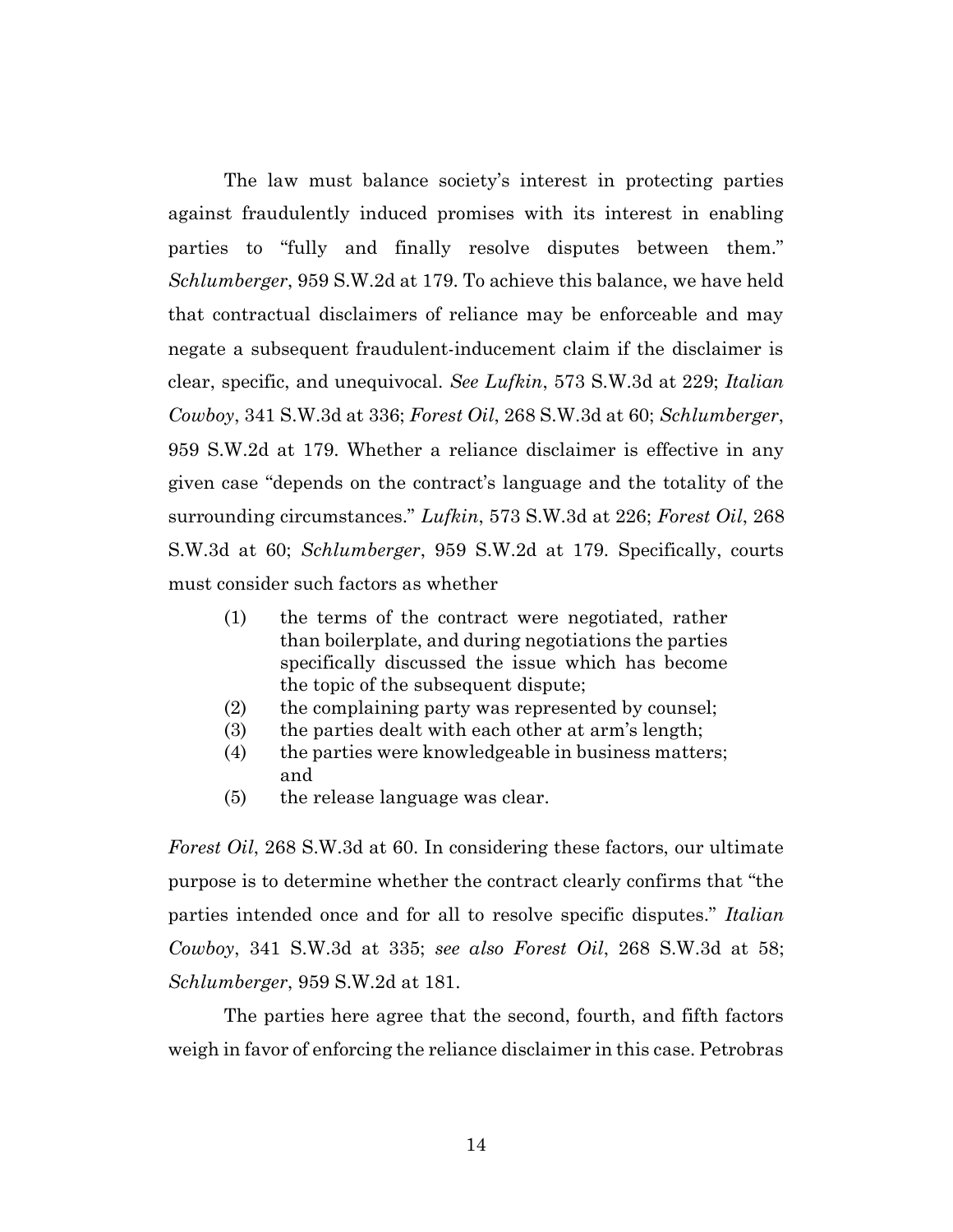is a sophisticated international corporation with extensive experience in the petroleum industry and was ably represented by top-notch attorneys during the negotiation and signing of the 2012 settlement agreement. And as we have explained, the language through which Petrobras broadly released all claims against Astra was clear and effective. But Petrobras argues that the first and third factors, as well as the overall equities of the circumstances, weigh against enforcing the reliance disclaimer in this case.

### 1. The first factor

The first factor concerns whether "the terms of the contract were negotiated, rather than boilerplate, and during negotiations, the parties specifically discussed the issue which has become the topic of the subsequent dispute." Forest Oil, 268 S.W.3d at 60. Petrobras acknowledges that the parties carefully negotiated the settlement agreement's terms, including the terms of the release, but contends that Astra did not disclose—and thus the parties did not discuss—the bribery scheme that gave rise to the current dispute.

According to Petrobras, this first factor at least requires that the parties' settlement negotiations included discussions about the negotiations leading to the 2006 stock-purchase agreement and the parties' subsequent disputes. See, e.g., Baker v. City of Robinson, 305 S.W.3d 783, 796 (Tex. App.—Waco 2009, pet. denied); Residencial Santa Rita, Inc. v. Colonia Santa Rita, Inc., No. 04-06-00778-CV, 2007 WL 2608564, at \*3 (Tex. App.—San Antonio Sept. 12, 2007, no pet.) (mem. op.). By requiring that the parties specifically discussed these topics, Petrobras contends, the first factor ensures that Petrobras truly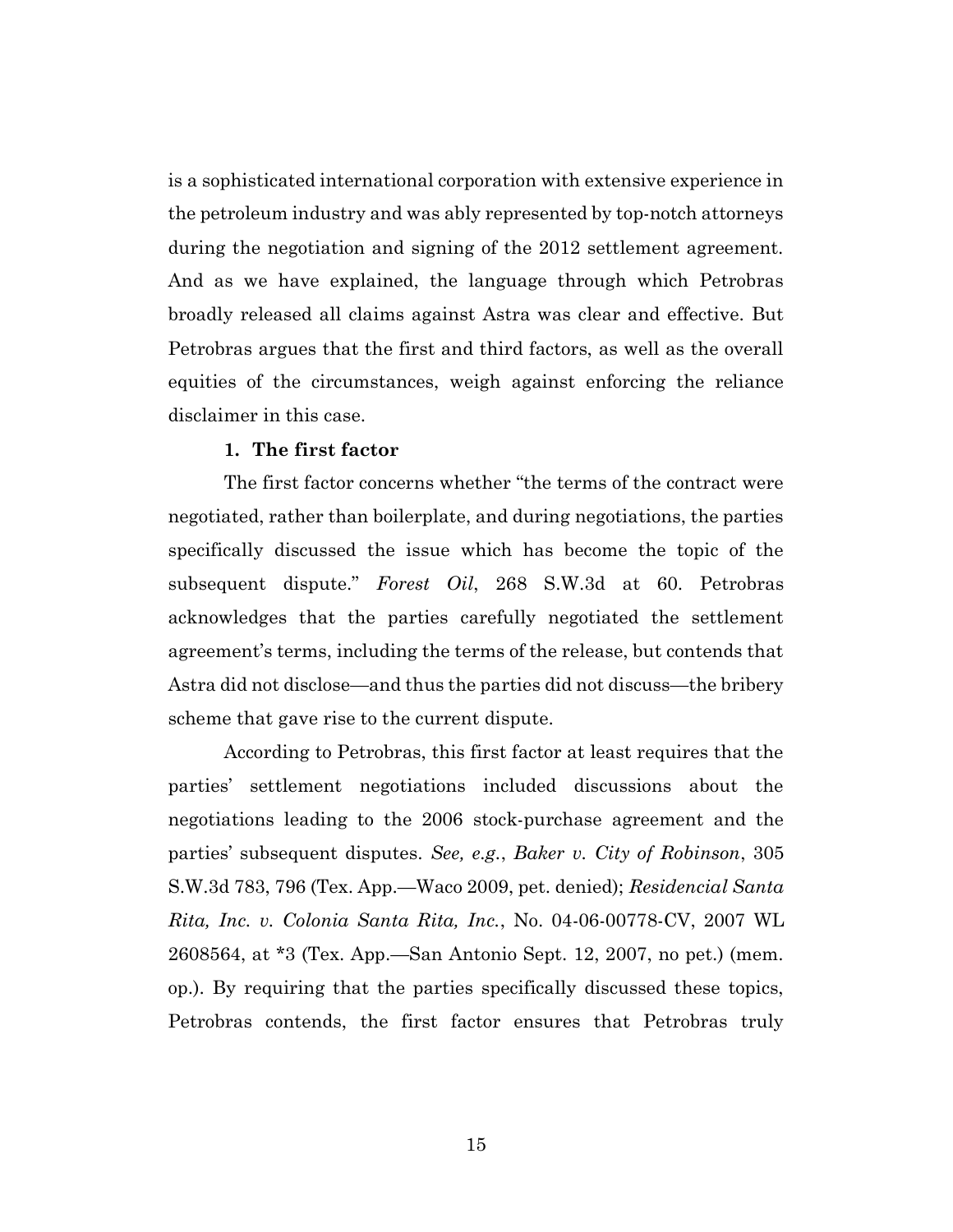intended to disclaim any reliance on representations Astra made about these topics during the parties' discussions. Otherwise, Petrobras asserts, the circumstances cannot support the conclusion that Petrobras truly intended to disclaim reliance and would instead allow Astra to exploit Petrobras's ignorance of the actual facts and benefit from its wrongdoing.

Astra, by contrast, contends that the first factor requires only that the parties specifically discuss the scope and effect of the release, which is ultimately the subject of the parties' current dispute. See, e.g., Leibovitz v. Sequoia Real Estate Holdings, L.P., 465 S.W.3d 331, 344 (Tex. App.—Dallas 2015, no pet.); *McLernon v. Dynegy, Inc.*, 347 S.W.3d 315, 331 (Tex. App.—Houston [14th Dist.] 2011, no pet.). This factor is met, Astra contends, because the parties specifically discussed the fact that the settlement agreement's mutual releases purchased full and final peace, barring each party from ever asserting claims based on presettlement conduct, regardless of whether the party knew about that conduct when it signed the agreement. According to Astra, Petrobras's approach would require that the parties disclose and discuss "the very facts allegedly misrepresented or concealed," in which case the reliance disclaimer would serve no purpose.

As Petrobras insists, we found it significant in Schlumberger that the plaintiff had expressly and clearly disclaimed reliance on the defendant's representations about the feasibility and value of a diamond-mining project because that topic, "after all, was the very dispute that the release was supposed to resolve." 959 S.W.2d at 180. But in *Forest Oil*, we held that a reliance disclaimer was enforceable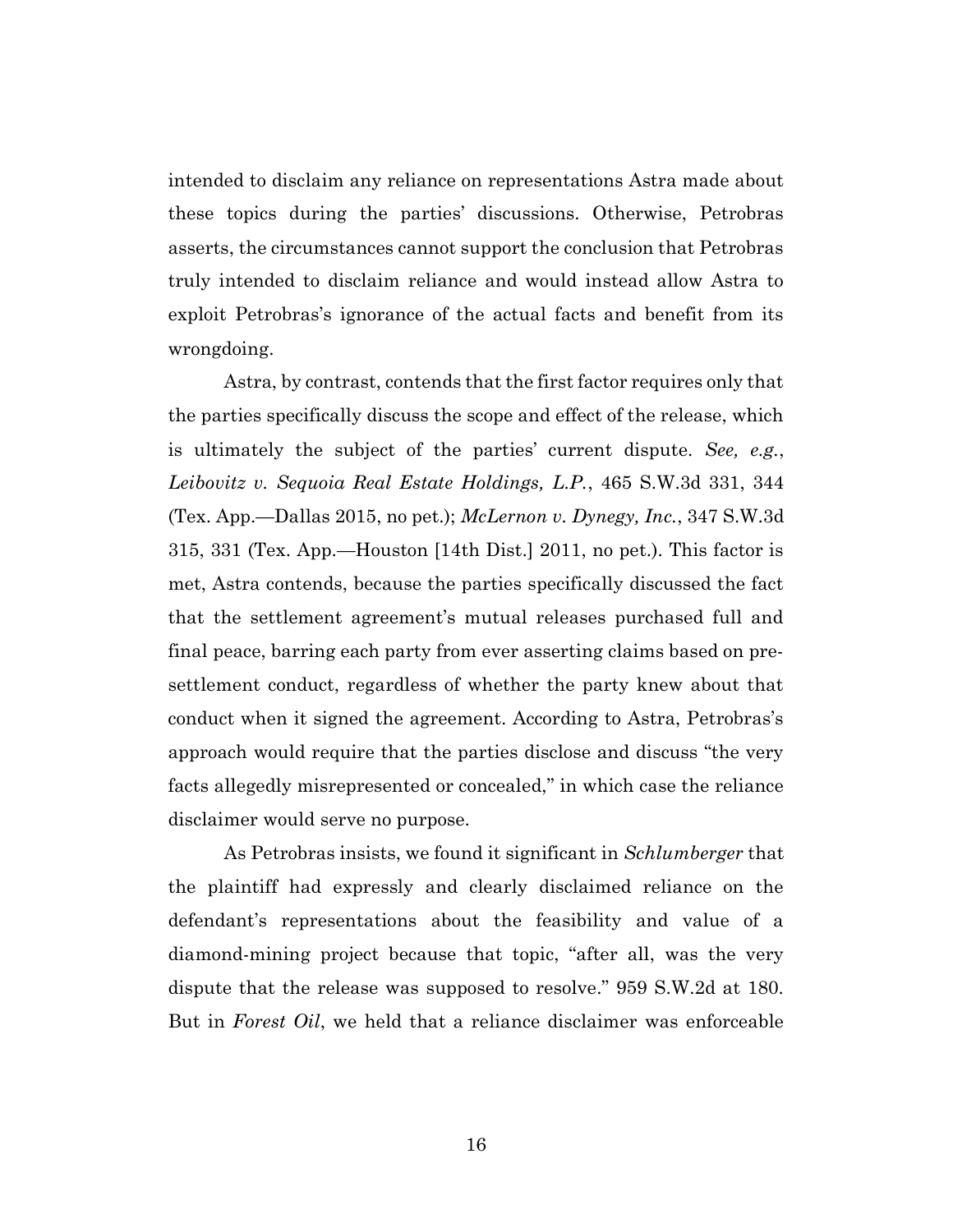even though the settlement resolved disputes over royalty-payment issues and not over environmental issues for which the plaintiff later sued. 268 S.W.3d at 58. So "while the misrepresentation in Schlumberger 'pertained to the very matter negotiated, settled, and released," the misrepresentation in Forest Oil "did not concern known disputed matters (which were settled and released) but potential future disputes (which were set aside and reserved)." Id. at 57. Although we ultimately noted that the parties in Forest Oil did discuss environmental issues during their settlement negotiations, we explained that Schlumberger's observation that the misrepresentations there led to "the very dispute that the release was supposed to resolve" is "more accurately interpreted as emphatic language, not limiting language." Id. at 58. The important point from Schlumberger's first factor, we explained, is that when "parties expressly discuss material issues during contract negotiations but nevertheless elect to include waiver-ofreliance and release-of-claims provisions, the Court will generally uphold the contract." Id. Ultimately, the question is whether the circumstances and nature of the parties' settlement discussions demonstrate that the parties considered the consequences of the reliance disclaimer in light of the material issues of the dispute, which supports the conclusion that an "all-embracing disclaimer of any and all representations" actually "shows the parties' clear intent." Id.

Here, the evidence does not suggest that the parties actually considered or discussed allegations that Astra representatives bribed Petrobras officials to approve the 2006 stock-purchase agreement or offered to bribe them to approve the 2012 settlement agreement. But the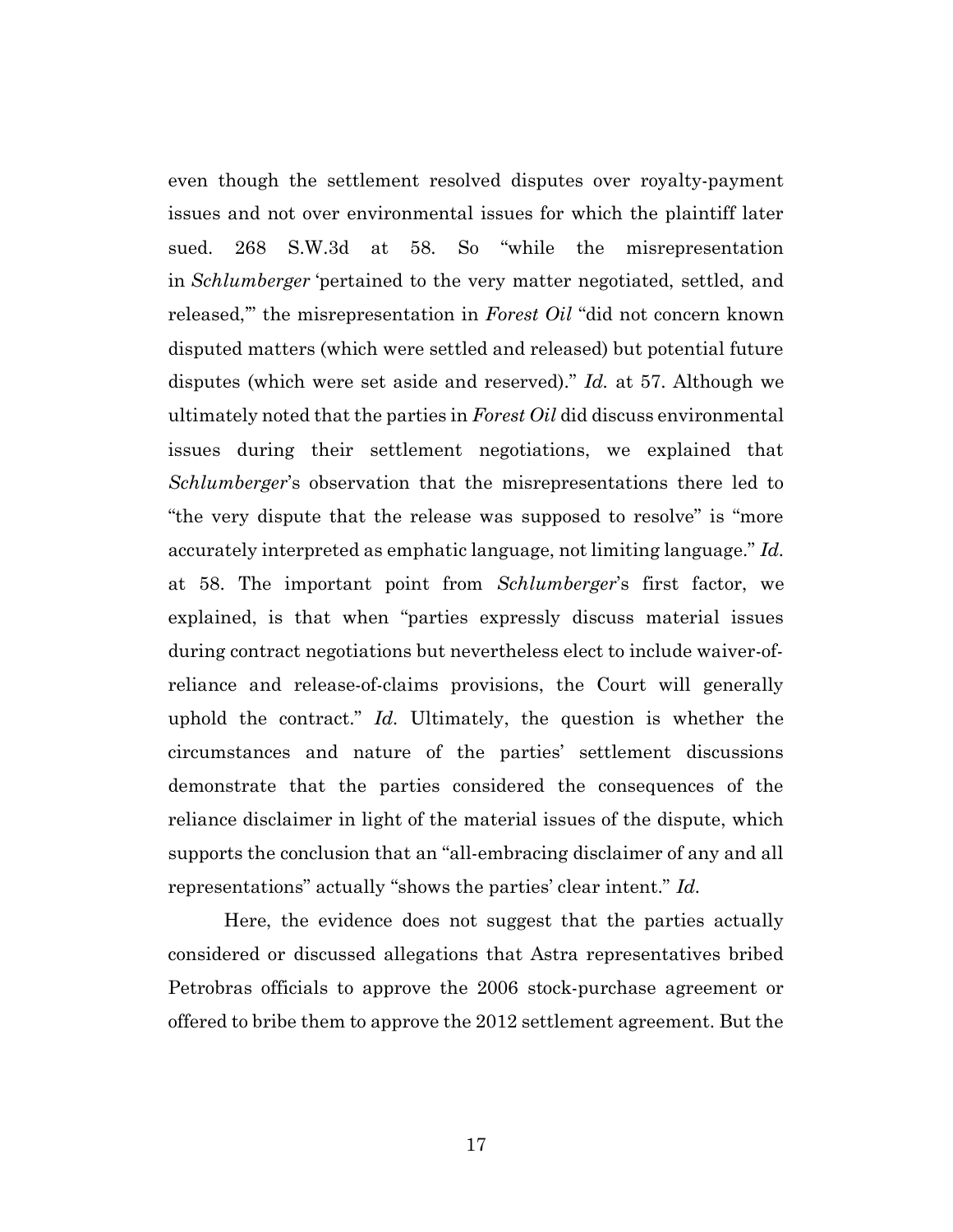evidence—including the terms of the settlement agreement itself—does establish that the parties entered into the settlement agreement only after an extended series of complex and hotly contested negotiations that included discussions about the need to resolve all prior, pending, and possible claims between the parties, including those that were "unknown" at the time. The circumstances leave no doubt that both parties intended to fully and finally resolve all their disputes "once and for all" and, to accomplish that objective, they knowingly agreed to disclaim any reliance on the other parties' representations. Although they may not have "specifically discussed the issue which has become the topic of the subsequent dispute," they expressly discussed the "material issues" and "nevertheless elect[ed] to include waiver-ofreliance and release-of-claims provisions" in their settlement agreement. Id. Even if the first factor does not carry the weight here that it carried in *Schlumberger*, we conclude it nevertheless tilts in favor of enforcing the reliance disclaimer.

## 2. The third factor

The third Forest Oil factor considers whether the parties dealt with each other in an arm's-length transaction. Id. at 60. "Generally, an arm's-length transaction is one between two unrelated parties with generally equal bargaining power, each acting in its own interest." Hous. Unlimited, Inc. Metal Processing v. Mel Acres Ranch, 443 S.W.3d 820, 832 (Tex. 2014). As a general rule, a transaction between fiduciaries is not an arm's-length transaction but instead requires higher fiduciary standards that require full disclosure of all material facts. Schlumberger, 959 S.W.2d at 175.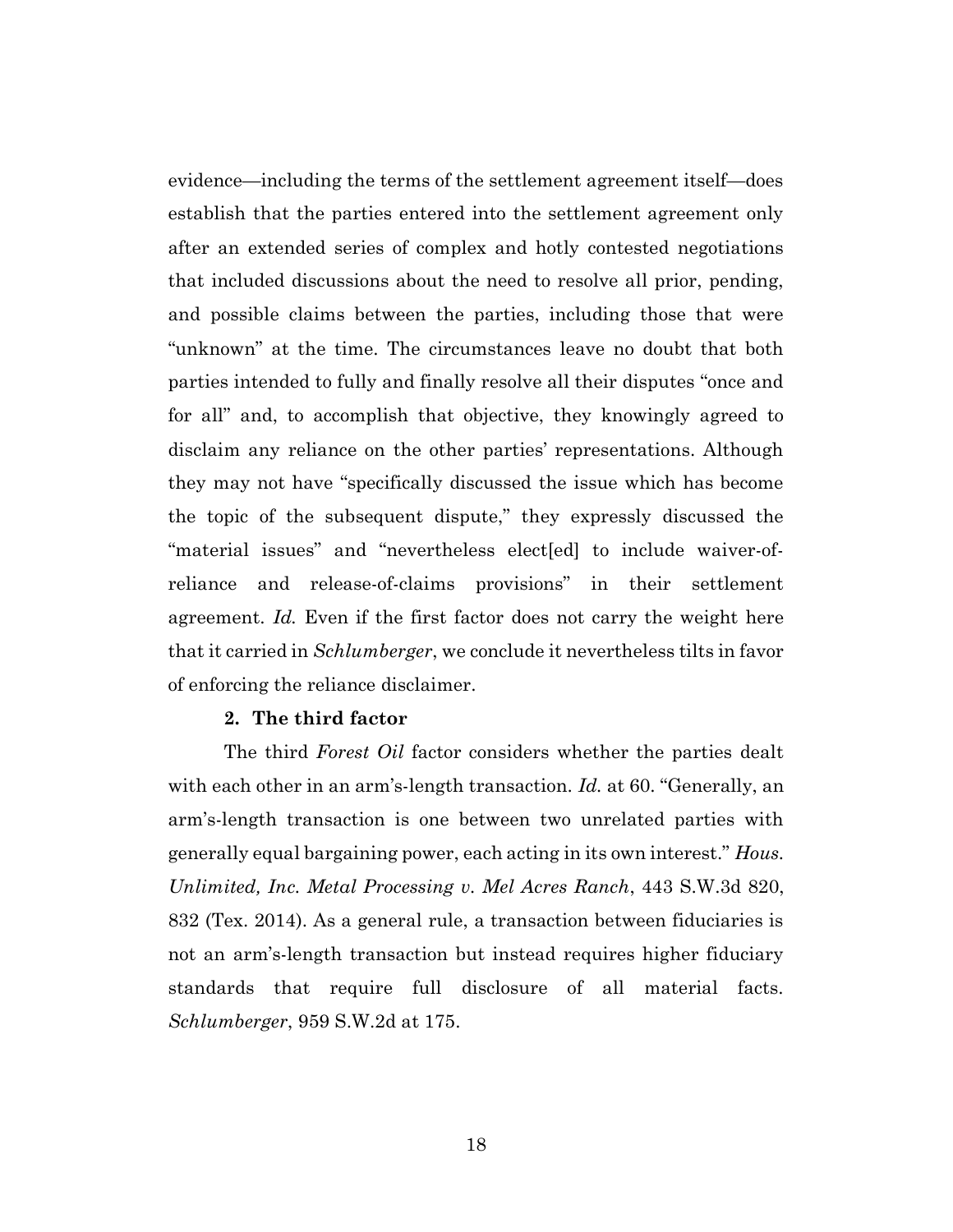Petrobras contends this factor weighs against enforcement of the reliance disclaimer because the Astra individuals owed fiduciary duties to Petrobras during the negotiations leading to the 2012 settlement agreement. Specifically, Petrobras asserts that the individuals served as directors and officers of the jointly owned entities that Astra and Petrobras created to own, operate, and supply the oil refinery, and thus owed fiduciary duties to those entities and their shareholders, including Petrobras. And, according to Petrobras, the individuals continued to owe fiduciary duties to Petrobras even after they ceased serving as officers and directors—even during the subsequent years of disputes and litigation between Petrobras and Astra up until (and even after) the 2012 settlement agreement.<sup>11</sup>

We have doubts about Petrobras's contention that the directors and officers of the jointly owned entities assumed eternal fiduciary duties to Petrobras. In the first place, the directors and officers of the jointly owned entities owed fiduciary duties to those specific entities, not to each of the entities' individual shareholders. See Ritchie v. Rupe, 443 S.W.3d 856, 869 (Tex. 2014) ("[A] director is duty-bound to exercise

<sup>11</sup> See Thywissen v. Cron, 781 S.W.2d 682, 686 (Tex. App.—Houston [1st Dist.] 1989, writ denied) ("Once a fiduciary relationship has been established, it is presumed to continue until it is repudiated."); see also Pacelli Bros. Transp. v. Pacelli, 456 A.2d 325, 329 (Conn. 1983) ("[A] settlement agreement and general release cannot shield an officer or director who has failed in his fiduciary duty to disclose information relevant to a transaction with those whose confidence he has abused  $\dots$ "; BelCom, Inc. v. Robb, No. CIV. A. 14663, 1998 WL 229527, at \*3 (Del. Ch. Apr. 28, 1998) ("A former director, of course, breaches his fiduciary duty if he engages in transactions that had their inception before the termination of the fiduciary relationship or were founded on information acquired during the fiduciary relationship."),  $\alpha f/d$ , 725 A.2d 443 (Del. 1999).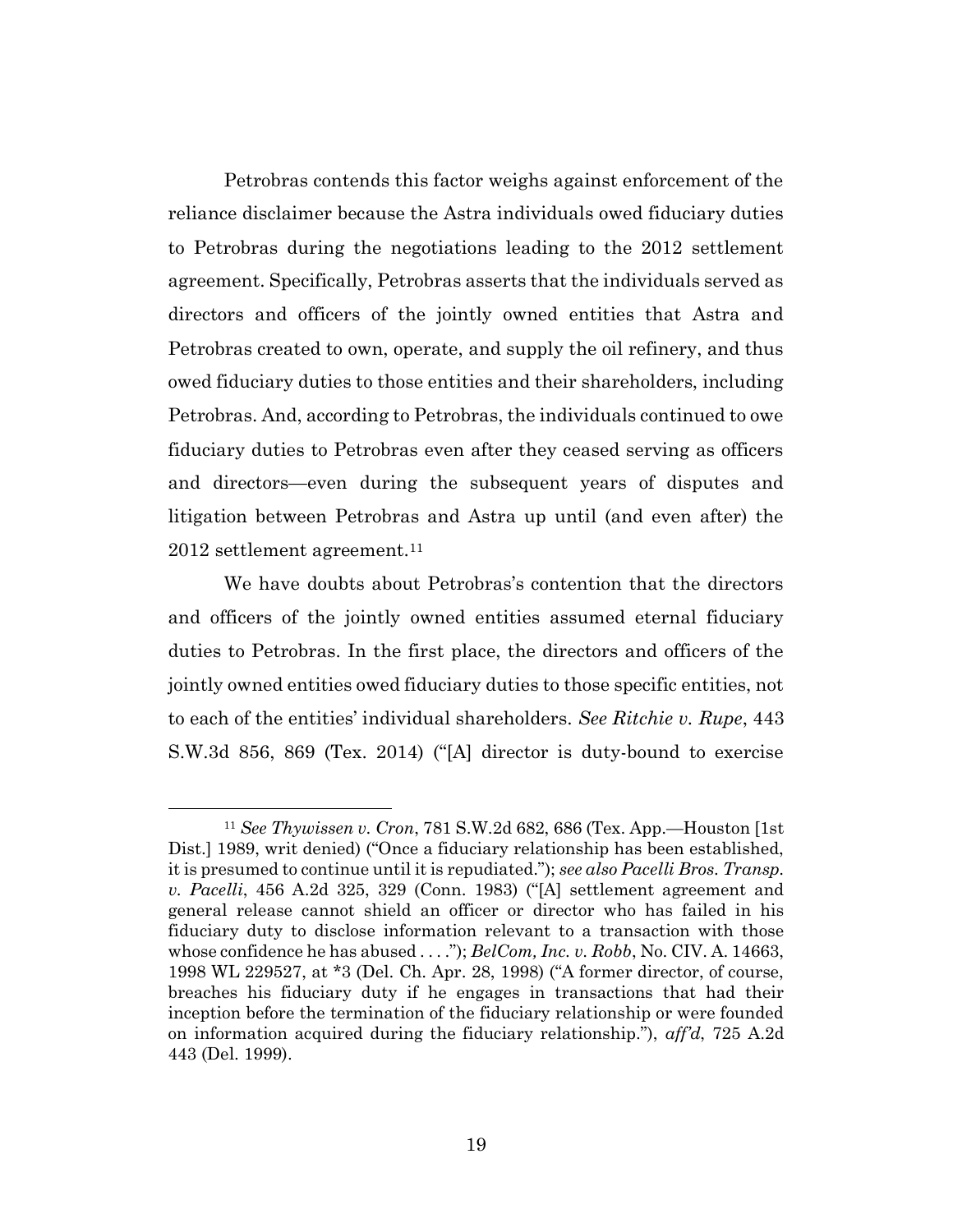business judgment for the sole benefit of the corporation, and not for the benefit of individual shareholders . . . ."). Petrobras has not cited any authority to support the idea that the individuals owed fiduciary duties to Petrobras, separate and apart from the duties they owed to the entities they served. And second, we find it difficult to accept the proposition that the individuals must forever bear a fiduciary duty to Petrobras long after leaving their positions and even during extensive and protracted litigation between the two entities. Under Petrobras's theory, the Astra individuals would even now—in the midst of this present litigation—owe ongoing fiduciary duties to act in Petrobras's best interest.

But more importantly, even if the Astra individuals owed lingering fiduciary duties to Petrobras during the parties' settlement negotiations, we do not see how their failure to disclose the alleged bribe offers to Petrobras could affect the enforceability of the reliance disclaimer when Petrobras does not allege that anyone accepted the bribes or that the offers in any way affected Petrobras's decision to enter into the 2012 settlement agreement.<sup>12</sup>

Finally, as we explained in Forest Oil and reaffirmed in Lufkin, the existence of an arm's-length transaction is only one of the factors we must consider when deciding whether a reliance disclaimer is enforceable. See Lufkin, 573 S.W.3d at 229; Forest Oil, 268 S.W.3d at 60.

<sup>12</sup> We do not pass judgment on the continuing validity of the reliance disclaimer had Astra successfully bribed Petrobras into accepting the settlement agreement because Petrobras has not alleged such facts. See Schlumberger, 959 S.W.2d at 181 ("We emphasize that a disclaimer of reliance . . . will not always bar a fraudulent inducement claim.").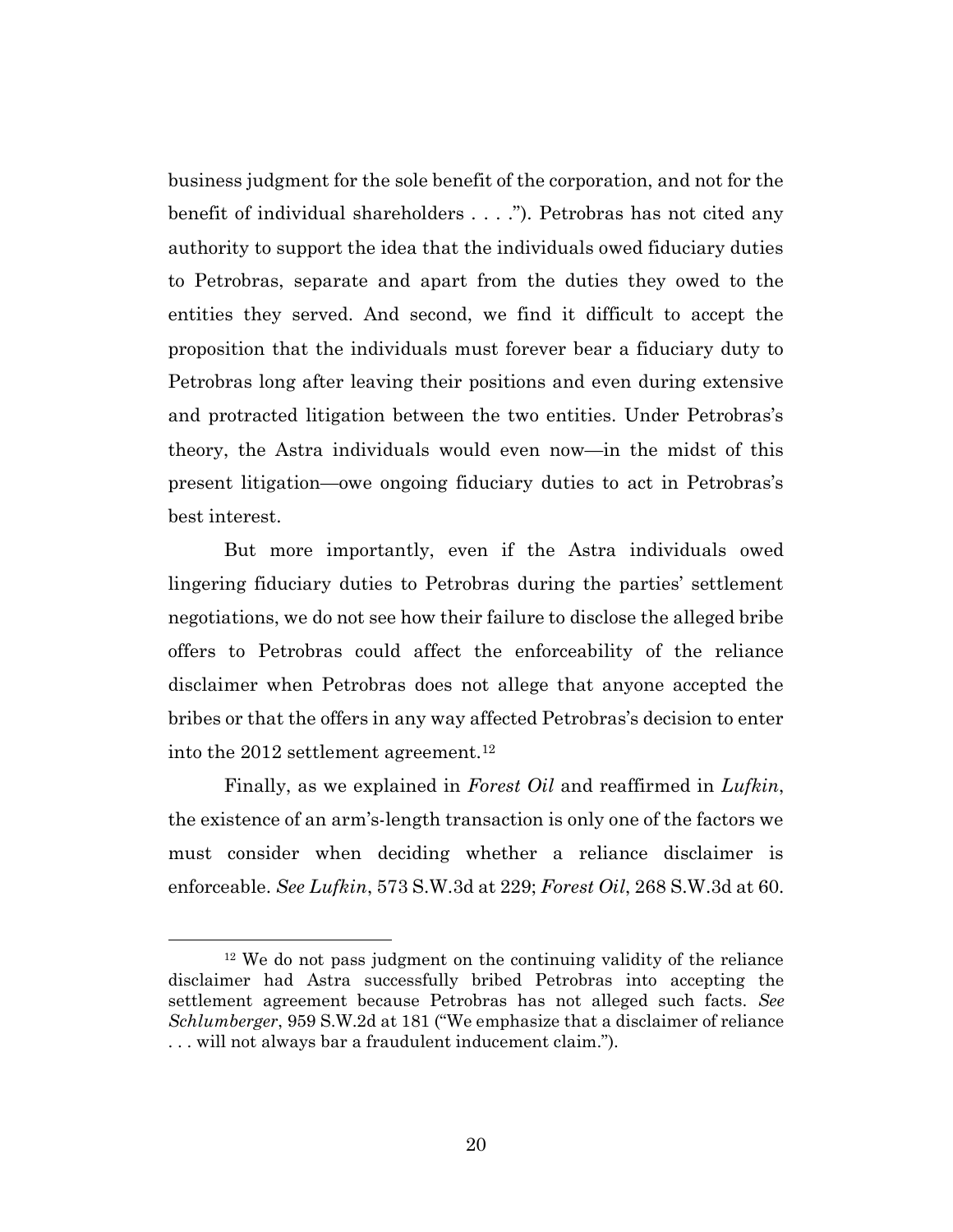Even if the Astra individuals owed fiduciary duties to disclose material information to Petrobras during the negotiations leading up to the 2012 settlement agreement, we cannot conclude that Petrobras could not have knowingly and intentionally disclaimed reliance on the individuals' representations under these circumstances. The individuals ceased serving as directors and officers in 2009 when, as a result of an arbitration award resolving numerous longstanding disputes, Astra transferred all of its interests in the jointly owned entities to Petrobras, and the joint venture ended. From that point until the parties entered into the 2012 settlement agreement, the parties continued vigorously litigating numerous disputes, and Astra obtained judgments against Petrobras totaling more than \$750 million. As the adverse parties negotiated and ultimately signed the settlement agreement, Astra asserted additional pending claims seeking over \$400 million more. Under these circumstances, any lingering fiduciary duties the Astra individuals may have owed do not support the conclusion that—contrary to its clear and express agreement otherwise—Petrobras relied on Astra's statements and representations rather than on its "own judgment" and the advice of its own counsel. Even if this third factor weighs against enforcing the reliance disclaimer, it does not weigh so heavily as to overcome the other factors.

#### 3. The totality of the circumstances

When considering and balancing the Forest Oil factors to determine the enforceability of a reliance disclaimer, "[c]ourts must always examine . . . the totality of the surrounding circumstances." Forest Oil, 268 S.W.3d at 60. Petrobras argues that under these

21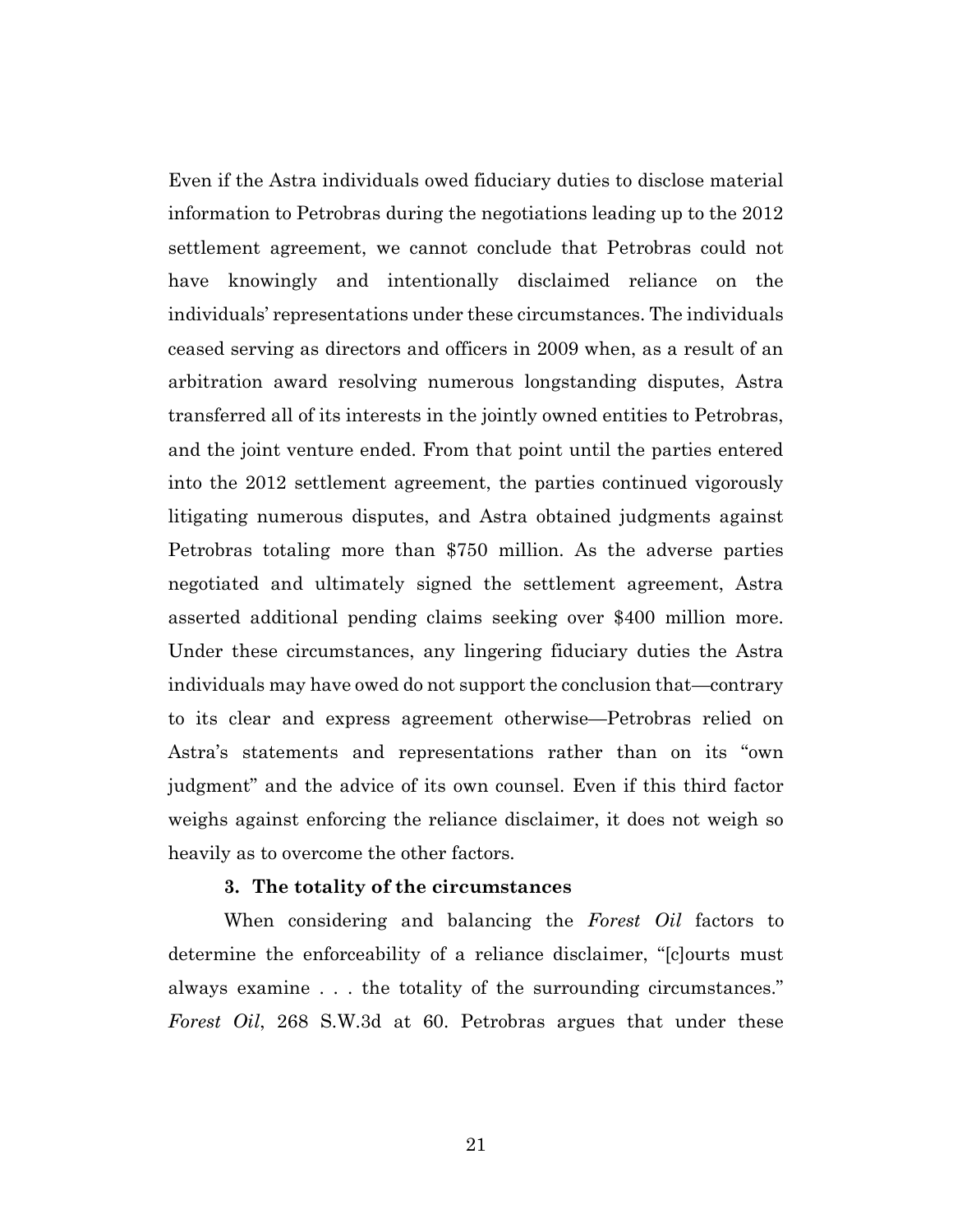circumstances, in which Astra paid millions of dollars in bribes to induce the 2006 stock-purchase agreement and then offered many millions more to obtain the 2012 settlement agreement, the law should not permit Astra to hide behind a reliance disclaimer to benefit from its wrongful and criminal conduct. Although we share Petrobras's concern over the equities at play, the "totality of the circumstances" that courts must consider in this context are those circumstances relating not to the fairness or unfairness of the parties' settlement agreement, but to the likelihood that, when they entered into the agreement, the parties truly intended to disclaim any reliance on each other's representations and "intended once and for all to resolve" their disputes. Italian Cowboy, 341 S.W.3d at 335; see also Forest Oil, 268 S.W.3d at 58; Schlumberger, 959 S.W.2d at 180.

As we explained in Forest Oil, "parties who contractually promise not to rely on extra-contractual statements—more than that, promise that they have in fact not relied upon such statements—should be held to their word." 268 S.W.3d at 60. Considering the Forest Oil factors within the context of the totality of the circumstances here, we can only conclude that Petrobras expressly and intentionally represented and agreed that it was not relying on any of Astra's statements or representations when it decided to execute the 2012 settlement agreement. We thus conclude that Petrobras's reliance disclaimer is enforceable.

### B. Applicability of the Reliance Disclaimer

Petrobras next contends that, even if its reliance disclaimer is enforceable, it does not apply to and preclude the fraud claims Petrobras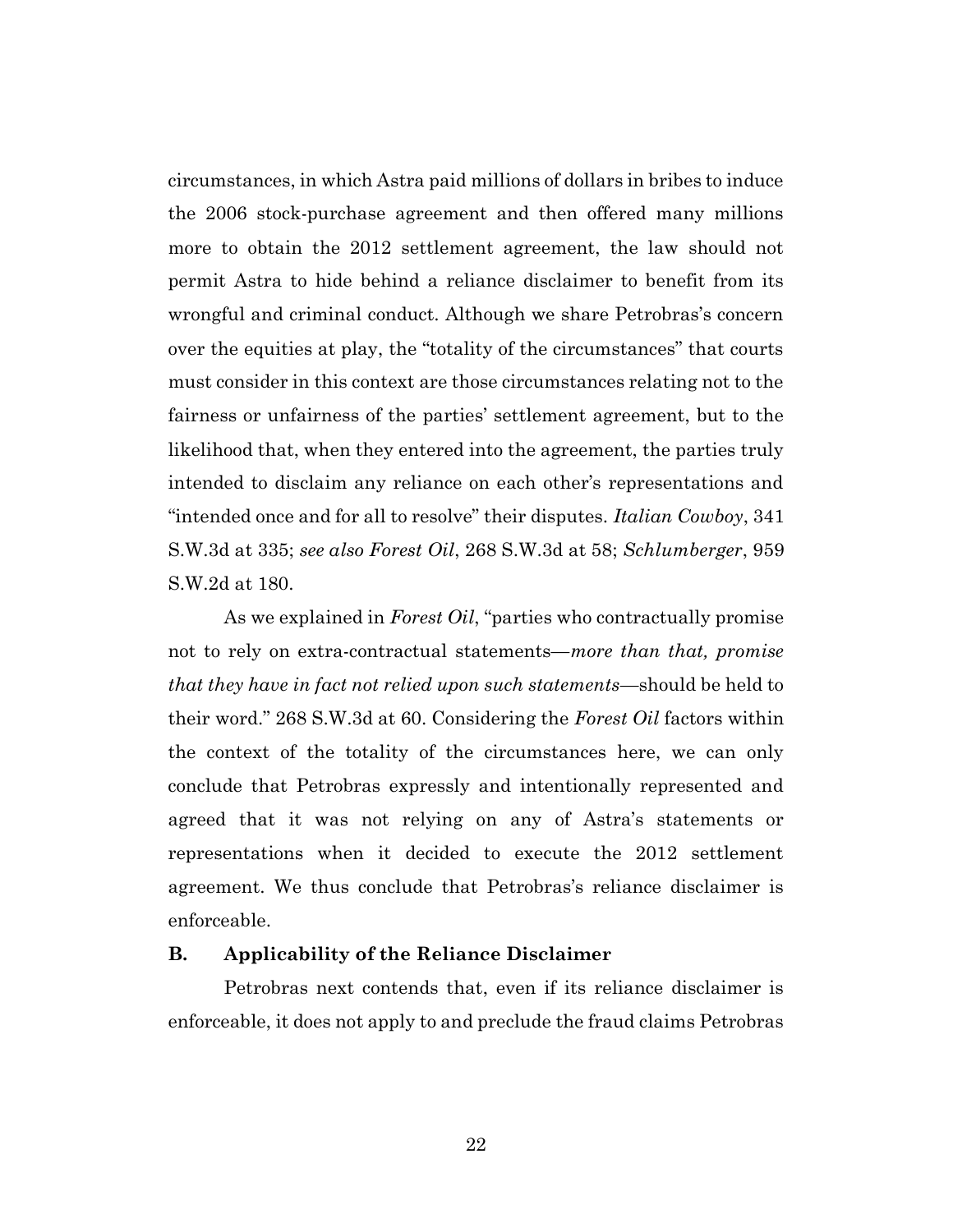asserts in this case. Specifically, Petrobras notes that it disclaimed reliance only on any "statement or representation" made by Astra prior to execution of the settlement agreement, and it asserts that its fraud claims complain not of any statements or representations but of Astra's failure to disclose the bribery payments and offers. According to Petrobras, it disclaimed reliance on affirmative misrepresentations but not on any failure to make statements or representations that should have been made.

Petrobras's pleaded allegations, however, are not limited to nondisclosures. Instead, Petrobras expressly alleged in its petition that Astra "made untrue representations of fact and/or omitted to state facts necessary to correct or make the statements and/or omissions that were made." And in any event, the settlement agreement expressly releases claims "based on any acts or omissions, whether known or unknown," so Petrobras could not rely on any omissions. Moreover, the reliance disclaimer warrants that "each party is relying on its own judgment," not on the disclosure of the other party. Because the settlement agreement forecloses Petrobras's argument, we hold that the reliance disclaimer applies to claims of both misrepresentations and omissions.

## C. Applicability to the Individual Defendants

Finally, with regard to the reliance disclaimer, Astra argues that the court of appeals erred by holding that the individual defendants are not entitled to summary judgment on Petrobras's fraud claims. The court of appeals noted that Petrobras sued the individual defendants "in their individual capacities," but concluded that the individuals' summary-judgment motion did not "expressly present any ground or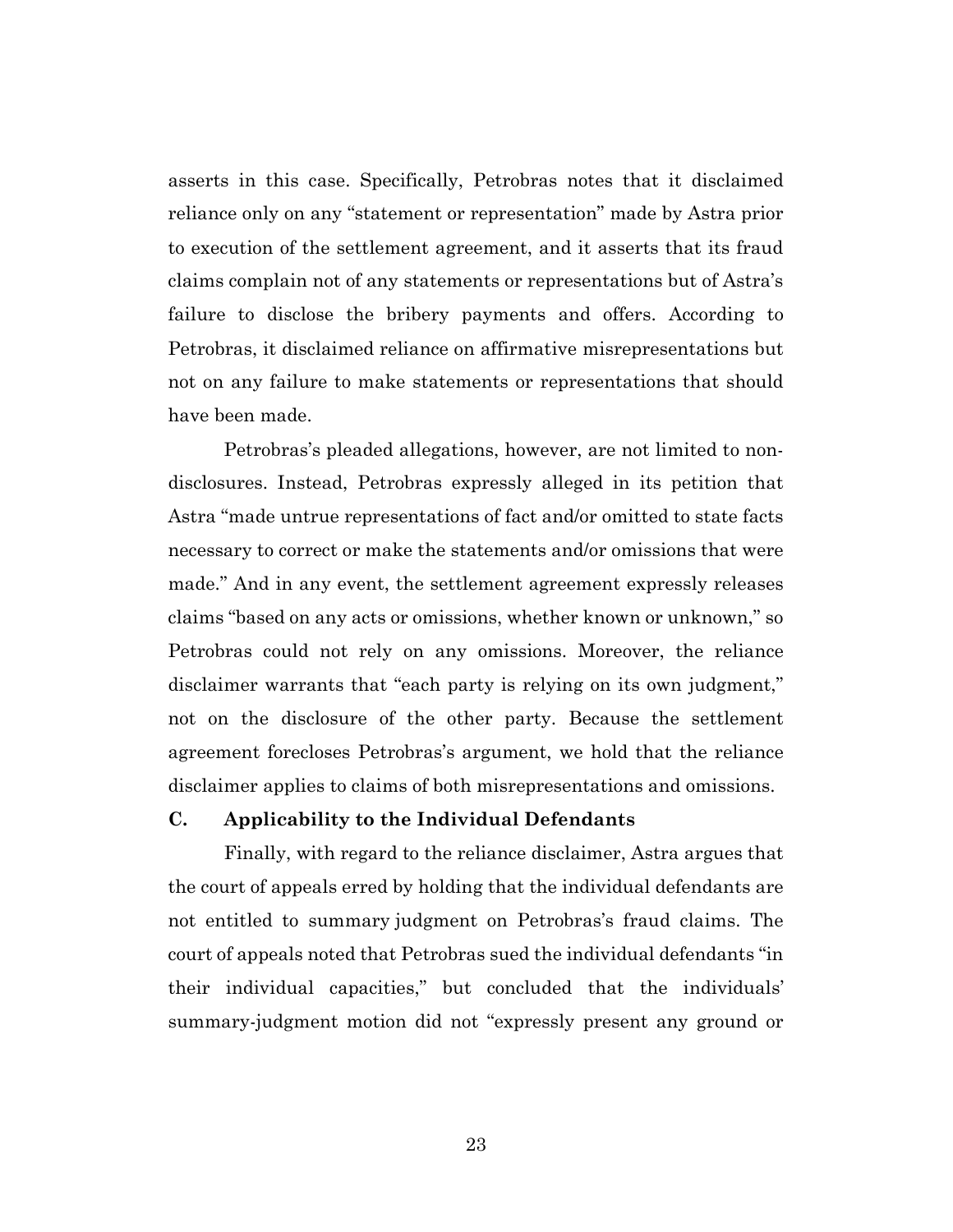explain why as a matter of law" they are entitled to "the benefit of the reliance disclaimer" in their "individual capacities." 633 S.W.3d at 630. In other words, the court reversed summary judgment in the individual defendants' favor, not on the merits, but because the defendants' motion did not adequately specify that the reliance disclaimer protected them in their "individual," as opposed to their "corporate," capacities. Id. at 629.

We disagree. A summary-judgment motion "must stand or fall on the grounds expressly presented in the motion." McConnell v. Southside Indep. Sch. Dist., 858 S.W.2d 337, 341 (Tex. 1993), but the "[g]rounds may be stated concisely, without detail and argument," id. at 340 (quoting Roberts v. Sw. Tex. Methodist Hosp., 811  $S.W.2d$  141 (Tex.) App.—San Antonio 1991, writ denied)). We conclude that the Astra individuals' motion sufficiently sought summary judgment against liability in their "individual" capacity because that is the only capacity in which Petrobras sought to impose liability on the individuals and the only capacity in which they could have been liable.

Individuals can "act" in a "corporate capacity" in the sense that they are acting as an agent, employee, or representative of a corporation. See Bennett v. Reynolds, 315 S.W.3d 867, 884 (Tex. 2010). If they commit a tort while acting in their corporate capacity, their employer may be held vicariously liable for their actions under the doctrine of respondeat superior. Los Compadres Pescadores, L.L.C. v. Valdez, 622 S.W.3d 771, 779 (Tex. 2021); Painter v. Amerimex Drilling I, Ltd., 561 S.W.3d 125, 130 (Tex. 2018). But the fact that an individual was acting in a corporate capacity does not prevent the individual from being held personally—or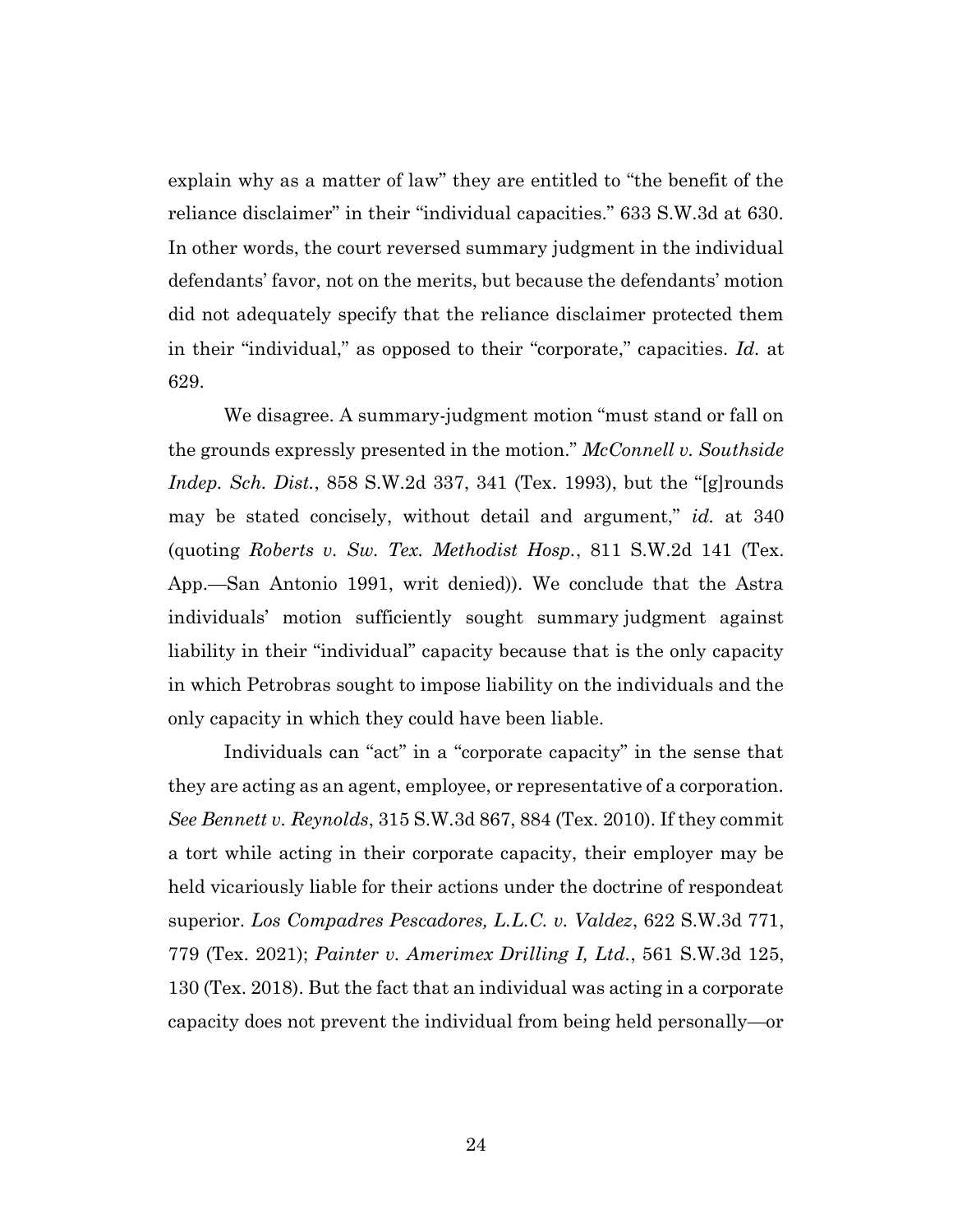"individually"—liable for the harm caused by those acts. Franka v. Velasquez, 332 S.W.3d 367, 383 (Tex. 2011) ("[P]ublic employees (like agents generally) have always been individually liable for their own torts, even when committed in the course of employment, and suit may be brought against a government employee in his individual capacity."); Miller v. Keyser, 90 S.W.3d 712, 717 (Tex. 2002) (explaining that an agent who "personally ma[kes] misrepresentations . . . can be held personally liable"). When an individual commits a tort while acting in a "corporate capacity," either the corporation can be held vicariously liable or the individual can be held personally liable, or both, but the individual cannot be held "corporately" liable.

Petrobras relies on Ambrosio v. EPS Wireless, Inc., No. 05-99- 01442-CV, 2000 WL 1160696, at \*3–4 (Tex. App.—Dallas Aug. 18, 2000, no pet.) (not designated for publication), for the proposition that a settlement agreement that releases all claims against a corporation and its "agents, employees[, and] officials" only releases those individuals from liability in their "corporate" or "official" capacity and does not release them from liability in their "individual" capacity. The issue in Ambrosio, however, was whether a corporate official could benefit from a release when the plaintiff alleged that the official promised to transfer stock to the plaintiff both "from the company and himself." Id. at \*1 (emphasis added). The court held that the official was not entitled to summary judgment based on the release because a fact issue existed as to whether, "at the time he made the promise to transfer" the stock, the official "was acting in the course and scope of his employment with" the company. *Id.* at  $*3$ .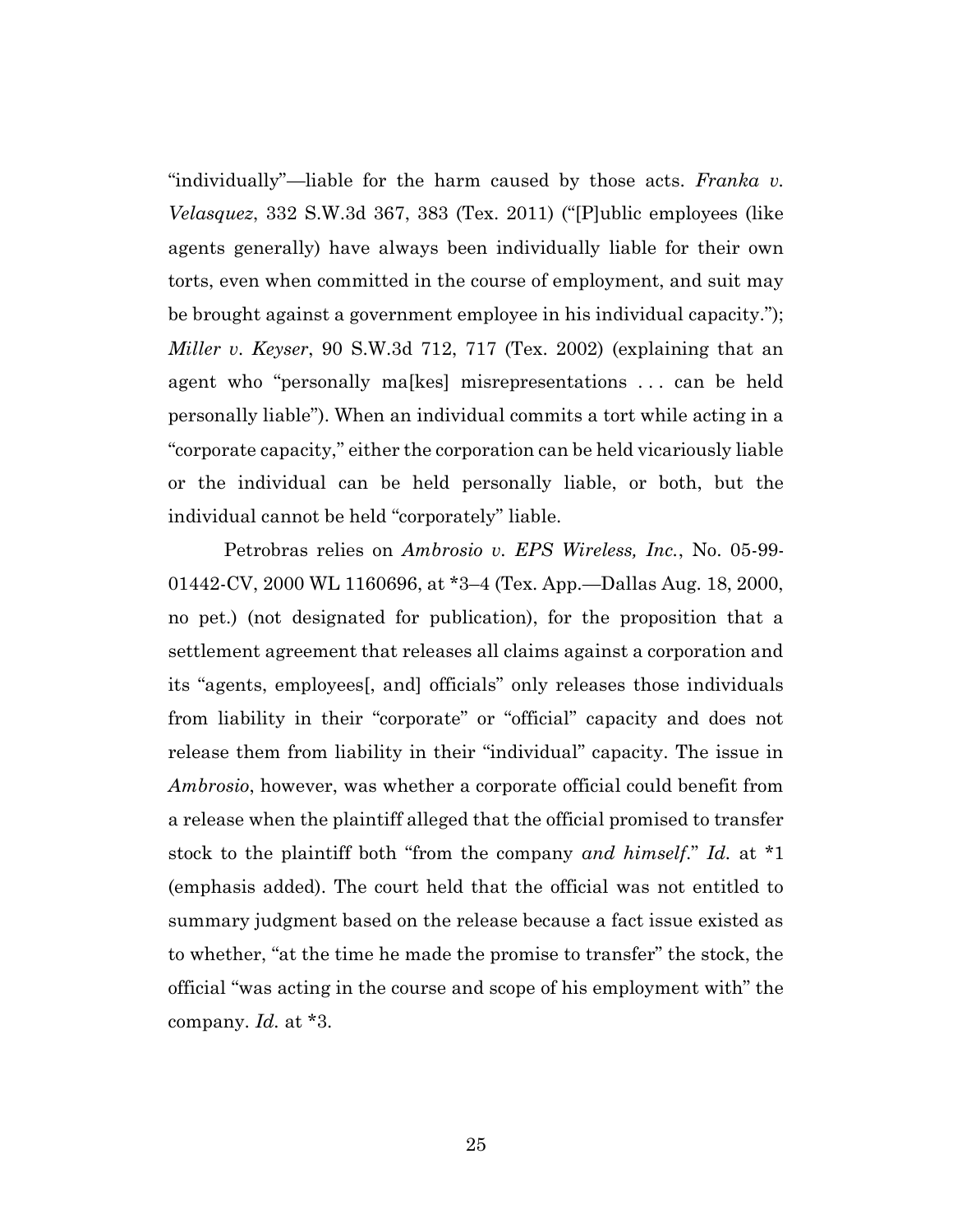Ambrosio is distinguishable from this case because the parties here do not dispute that the Astra individuals were acting within the course and scope of their employment when they paid, offered, and failed to disclose the bribes. Petrobras pleaded that the individuals were individually liable for that conduct, and the individuals moved for summary judgment on those claims. Because the only claims Petrobras pleaded—or could have pleaded—against the individuals were claims to hold them individually liable, the individuals did not have to seek summary judgment expressly against "individual" liability.

In addition to agreeing with the trial court that the individual defendants' summary-judgment motion was sufficient to obtain summary judgment against individual liability, we agree with the trial court that the individual defendants demonstrated that they were entitled to that relief. Petrobras relies on Ambrosio for the proposition that Petrobras's release was not sufficient to release claims against the individual defendants in their individual capacities because the release referred only to Astra's "agents" and did not expressly identify the individual defendants. But the issue here is whether the individuals were entitled to summary judgment on Petrobras's fraud claims, and on that issue, the question is not whether Petrobras released those claims but whether the reliance disclaimer prevents Petrobras from establishing the reliance necessary to recover from the individuals on those claims. Because Petrobras expressly disclaimed reliance on any statement or representation by any "agent" of Astra, we conclude that Petrobras cannot establish that any representation by the Astra individuals defrauded Petrobras.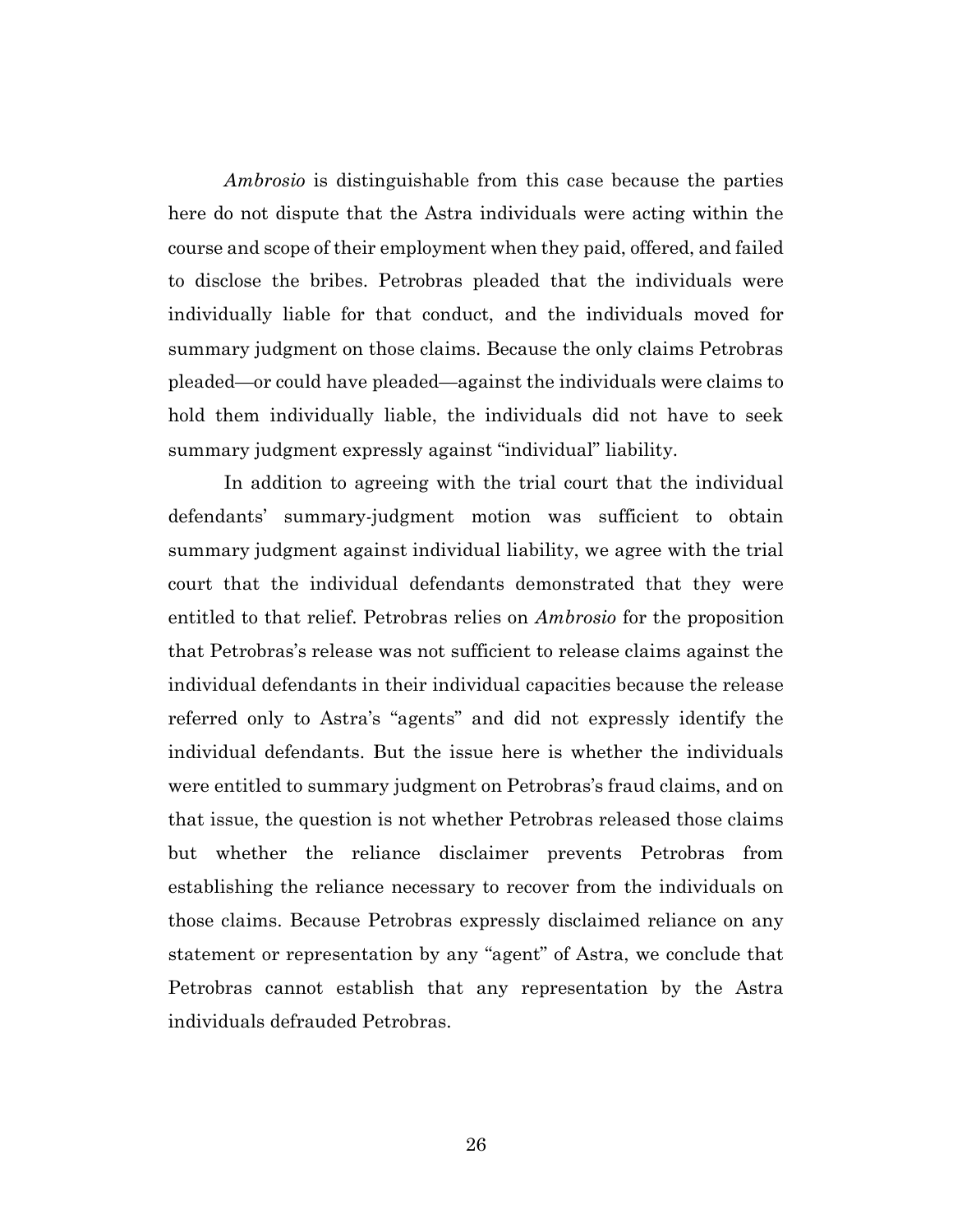Because Petrobras's disclaimer of reliance on Astra's statements and representations is enforceable and applies to the representations about which Petrobras now complains, and because the disclaimer negated the reliance element of Petrobras's fraud claims, we conclude that the Astra defendants were entitled to summary judgment on those claims. And to the extent that Petrobras's claims for conspiracy, aiding and abetting, unjust enrichment, declaratory judgment, and exemplary damages are derivative of and dependent upon the fraud claims, the defendants are entitled to summary judgment on those claims as well.

## IV. Arbitration Claims

In addition to declaring that the 2012 settlement agreement bars the claims Petrobras asserted in this lawsuit, the trial court's final judgment also declared that the agreement bars the claims Petrobras asserted in the separate arbitration proceeding it filed shortly after it filed this lawsuit. As in this lawsuit, Petrobras asserted in the arbitration proceeding that Astra "engaged in bribery and corruption in connection with" the parties' 2006 stock-purchase agreement and brought multiple claims, including claims for fraud, breach of contract, declaratory judgment, aiding and abetting breach of fiduciary duty, unjust enrichment, and racketeering, seeking exemplary damages, attorney's fees, and costs. But in the arbitration, Petrobras asserted the claims to challenge the enforceability of the 2006 stock-purchase agreement, rather than the 2012 settlement agreement. It did so because the stock-purchase agreement required arbitration of any claim or controversy arising out of or related to "any question of the validity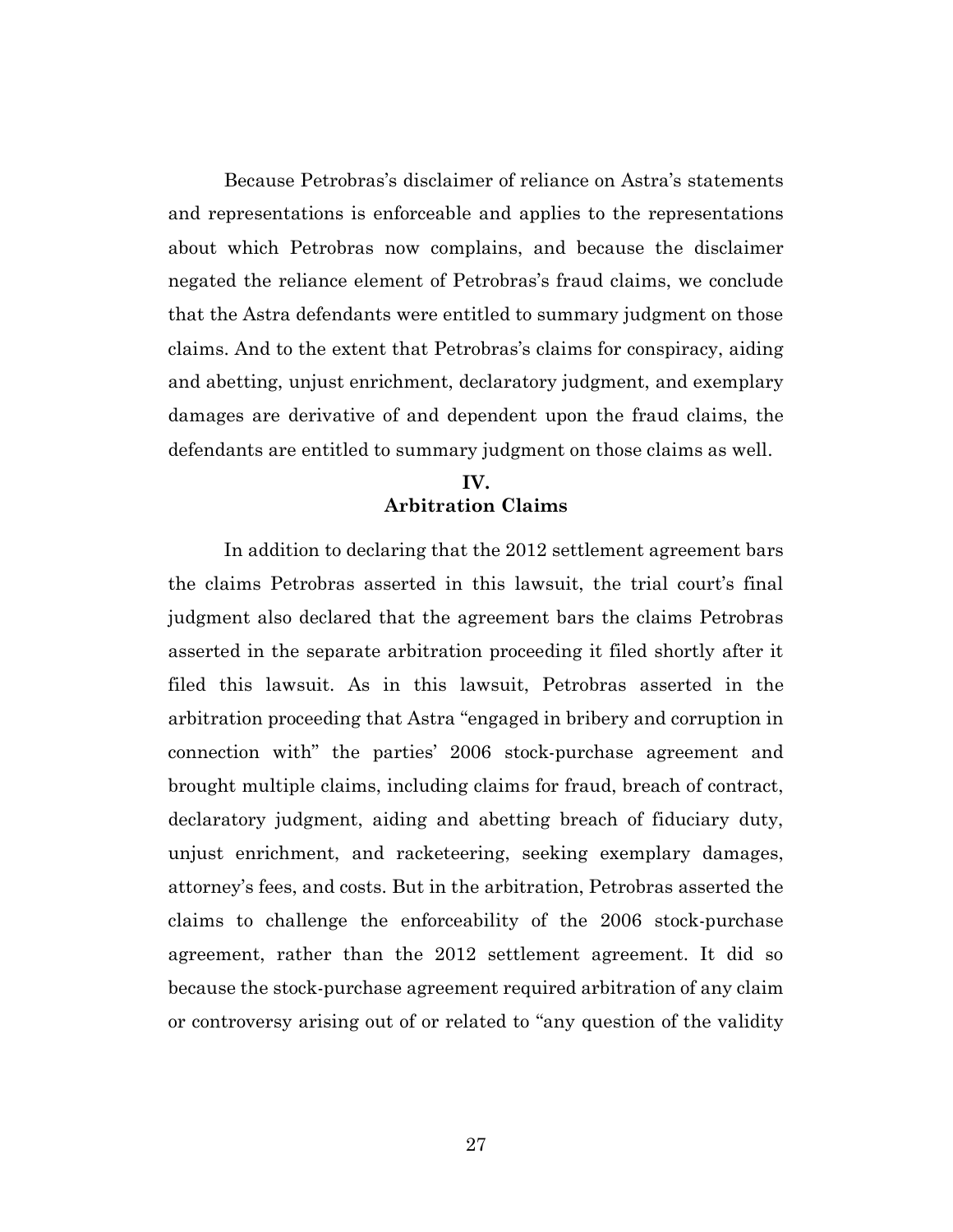or effect of this Agreement including this clause." Based on this arbitration clause, Petrobras argues that the court of appeals erred by affirming the trial court's declaratory judgment.

Petrobras contends the arbitration clause requires the arbitrator, and not the courts, to resolve the claims filed in the arbitration. Astra argues, however, that the parties' 2012 settlement agreement resolved all claims between the parties and replaced and superseded the 2006 stock-purchase agreement, including the arbitration clause, so the arbitration agreement ceased to exist after the settlement agreement. But Petrobras contends that only the arbitrator can decide the "gateway" issue of whether the claims are arbitrable because the parties delegated to the arbitrator "any question of the validity or effect of [the arbitration] clause." See Henry Schein, Inc. v. White Sales, Inc., 139 S. Ct. 524, 530 (2019) ("Just as a court may not decide a merits question that the parties have delegated to an arbitrator, a court may not decide an arbitrability question that the parties have delegated to an arbitrator.").

The dispute over the arbitration, then, is whether, in light of the 2012 settlement agreement, the parties' agreement to arbitrate as set forth within the 2006 stock-purchase agreement still exists at all. And as the Supreme Court and this Court have explained, courts—and not arbitrators—must decide whether the parties "in fact delegated the arbitrability question to the arbitrator," id. at 531, "whether the parties are bound by a given arbitration clause," Howsam v. Dean Witter Reynolds, Inc., 537 U.S. 79, 84 (2002), and "whether the parties made a valid and presently enforceable agreement to arbitrate," G.T. Leach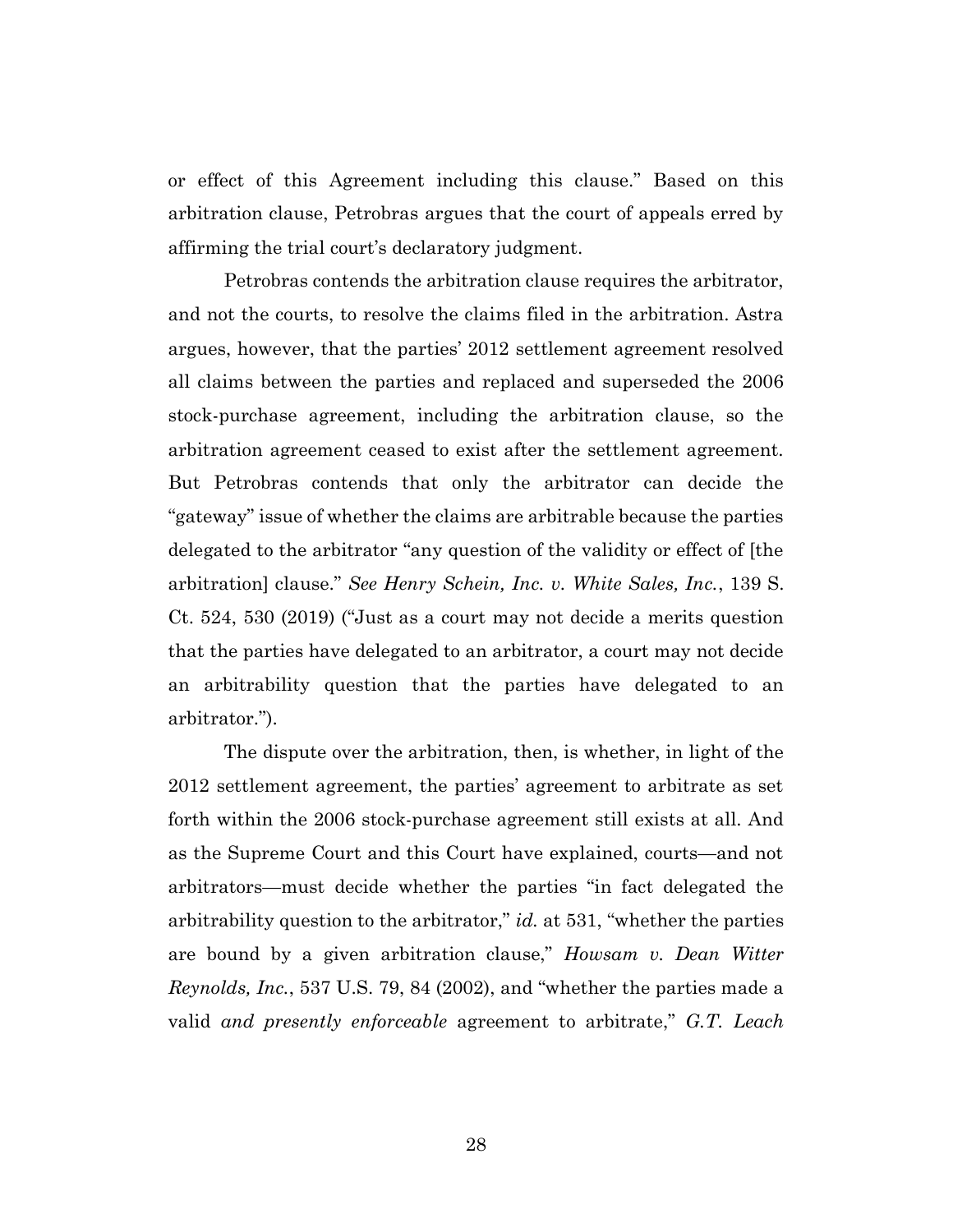Builders, LLC v. Sapphire V.P., LP, 458 S.W.3d 502, 519 (Tex. 2015) (emphasis added). In short, courts must decide "whether an enforceable agreement to arbitrate  $\ldots$  exists." Id. at 522. Because the parties here dispute whether their arbitration agreement continued to exist after the 2012 settlement agreement, we agree with the trial court and court of appeals that courts must decide that issue.

The Supreme Court has also instructed that "courts 'should not assume that the parties agreed to arbitrate arbitrability unless there is clear and unmistakable evidence that they did so.'" Henry Schein, 139 S. Ct. at 531 (quoting First Options of Chi., Inc. v. Kaplan, 514 U.S. 938, 939 (1995)); see Howsam, 537 U.S. at 83. Here, the 2006 stock-purchase agreement indisputably includes a clear and unmistakable agreement that the arbitrator will decide any question regarding the "validity" of the parties' arbitration agreement. But the 2012 settlement agreement just as clearly confirms that the parties later agreed to resolve all claims and to supersede the stock-purchase agreement. Several of the settlement agreement's provisions provide this confirmation.

First, the 2012 settlement agreement includes a merger clause in which the parties agreed that the settlement agreement "represents the entire agreement of the [p]arties and *supersedes all prior written or oral* agreements." [emphasis added.] The merger clause contains no language that could somehow be interpreted to except or preserve the parties' "prior written . . . agreement" to arbitrate disputes over the 2006 stockpurchase agreement.

Second, the settlement agreement includes a forum-selection clause in which the parties agreed that the state courts of Harris County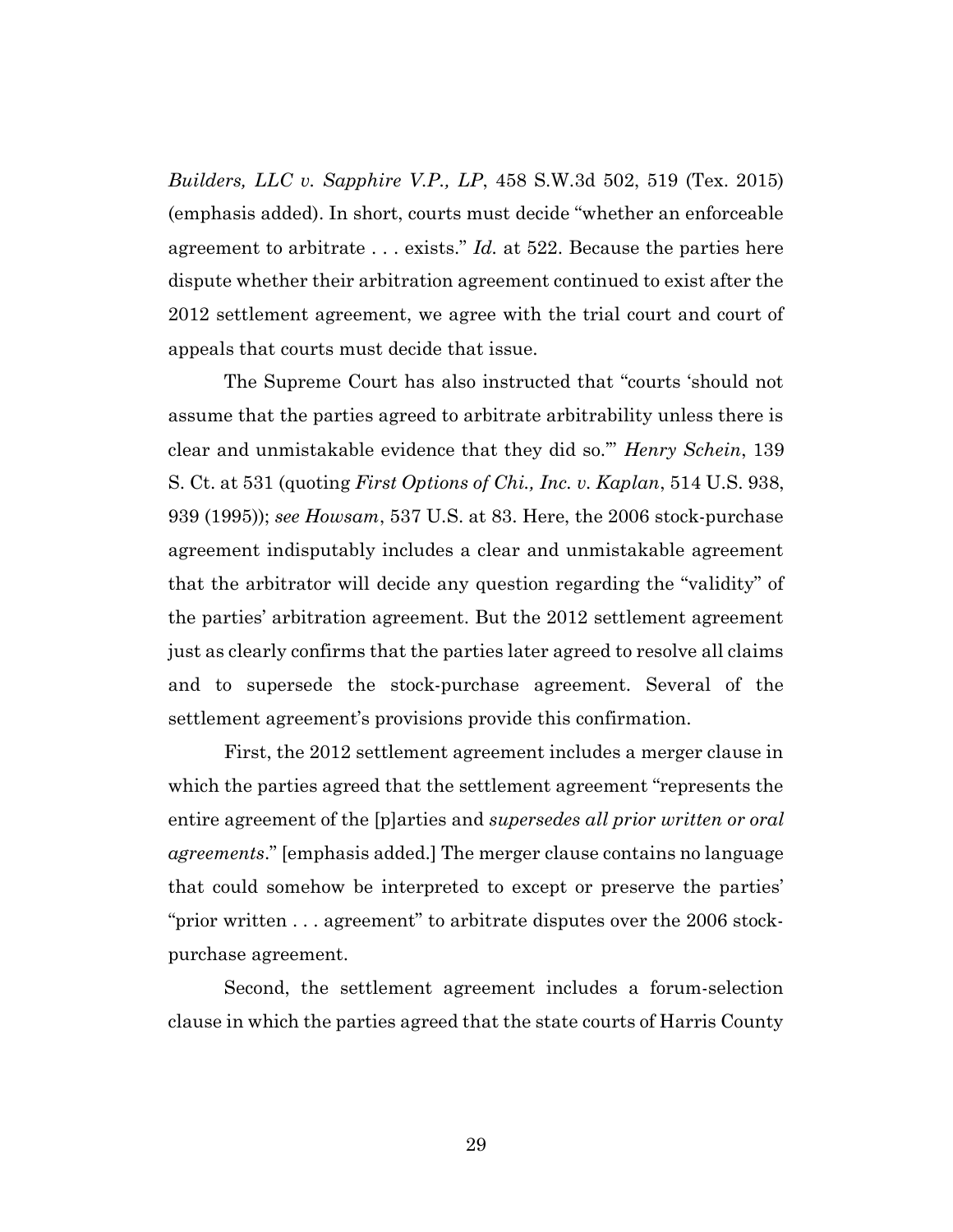and the federal district court for the Southern District of Texas, Houston Division, would be "the exclusive forums for any dispute arising out of or related to this Settlement Agreement." Again, the clause contains no language that could be interpreted to except a dispute over the stockpurchase agreement or its arbitration clause or over the settlement agreement's effect on that clause. While arbitration clauses can survive and be harmonized with forum-selection clauses in subsequent agreements between parties, see Sharpe v. AmeriPlan Corp., 769 F.3d 909, 915 (5th Cir. 2014), the forum-selection clause in the 2012 settlement agreement states that Harris County courts and the Southern District of Texas are "the *exclusive* forums for *any* dispute" regarding the settlement agreement, indicating the parties' intent to supersede the arbitration clause in the 2006 stock-purchase agreement. See id. at 917 ("The 'submit [ted] to the ... jurisdiction' language demonstrates an intent for a court to adjudicate the merits of the claims."), 915–17 (comparing a "mere" venue clause, which can be harmonized with an arbitration clause, with "far more extensive" dispute-resolution clauses requiring all claims to be "submit[ted] to" particular courts, which could not be harmonized with an arbitration clause).

And finally, the parties agreed through the mutual release clauses to release "all claims, demands, and causes of action of whatever kind or character," including "any claim arising out of or related to the 2006 [stock-purchase agreement], including without limitation, any claims related to [any] covenants." The releases, again, contain no language that could be interpreted to preserve any claims regarding the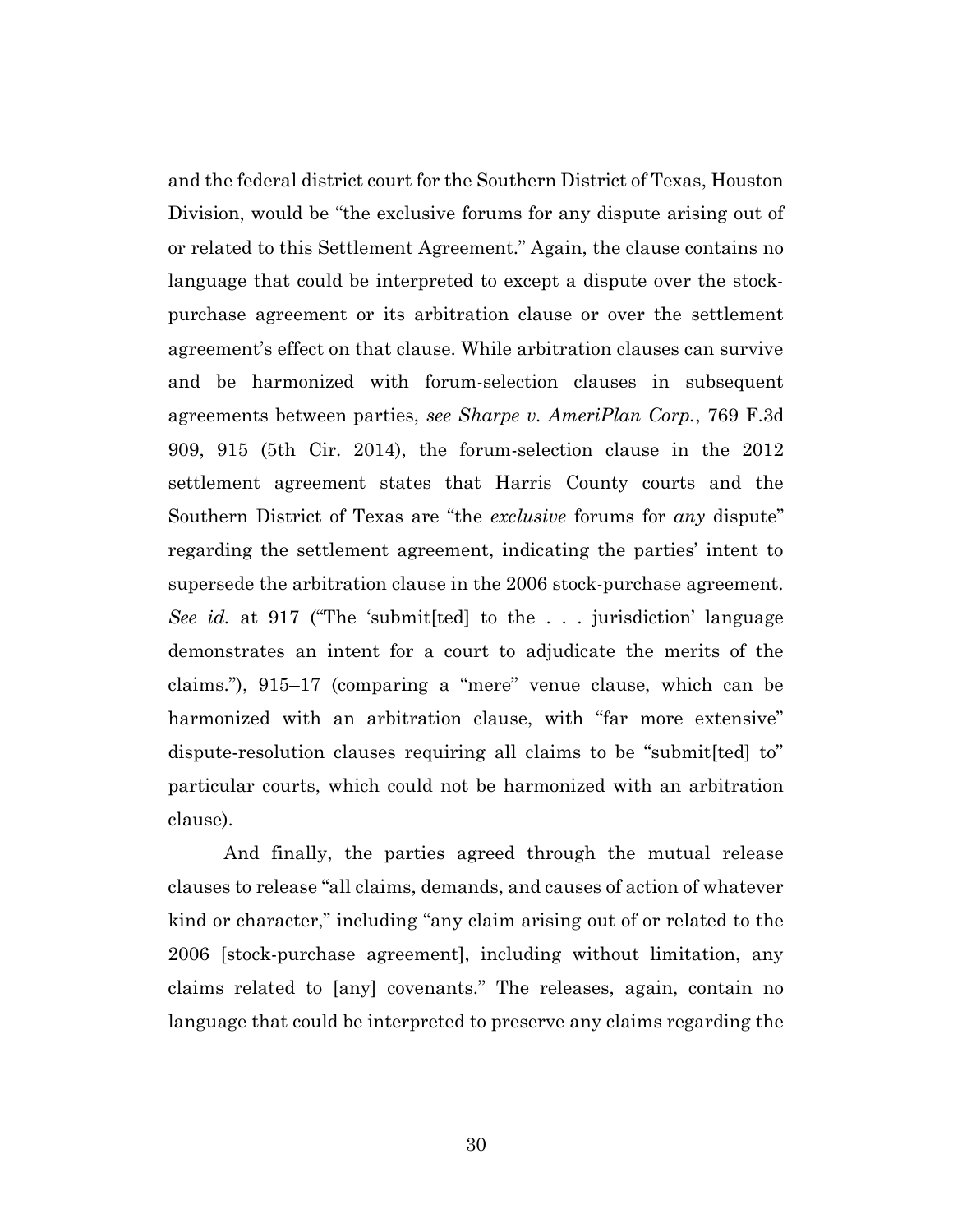stock-purchase agreement or its arbitration clause. In fact, although the settlement agreement describes at length how and where any disputes over the settlement agreement should be resolved, it never mentions arbitration.

We conclude that the settlement agreement confirms that the parties agreed to supersede all prior agreements and to resolve any disputes over the settlement agreement in court. At a minimum, reading the arbitration agreement and the subsequent settlement agreement together, we cannot conclude that a presently enforceable arbitration agreement clearly and unmistakably exists. We thus conclude that courts, rather than the arbitrator, must decide whether an agreement to arbitrate claims regarding the 2006 stock-purchase agreement presently exists, and for the reasons we have explained, we conclude it does not.

In the absence of an arbitration agreement, the trial court properly decided whether the 2012 settlement agreement bars the claims Petrobras asserted in the arbitration proceeding. And we conclude the court correctly decided that it does. As we have explained, the settlement agreement included "the broadest type of general release" in which Petrobras released "any and all claims . . . of whatever kind or character, . . . whether known or unknown," including, "without limitation," all claims related to the 2006 stock-purchase agreement and all claims "growing out of, or connected in any way with, the Astra Parties' dealings with the Petrobras Parties." Because the claims Petrobras asserted in the arbitration proceeding squarely fit within this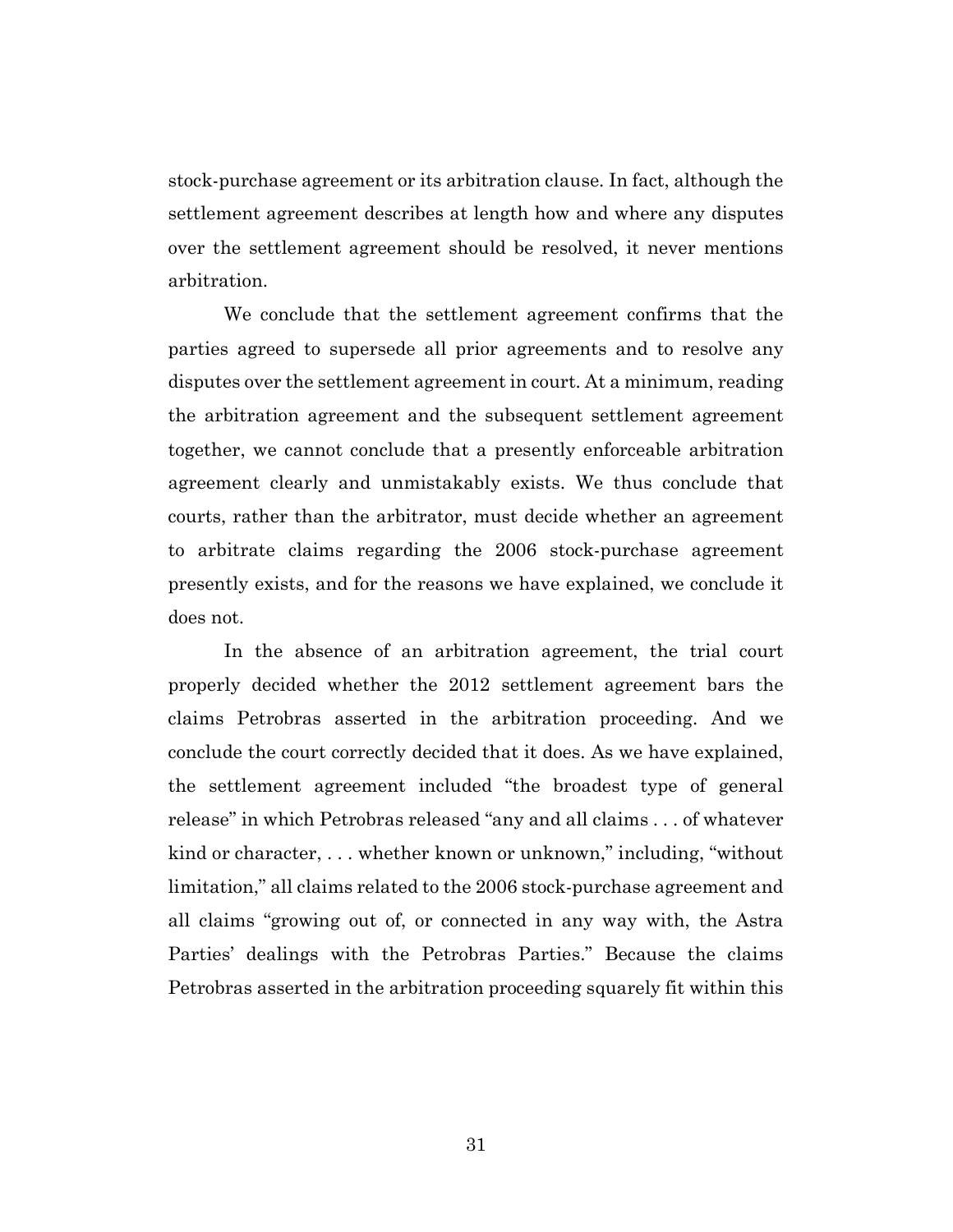release, we conclude that the trial court correctly held that the settlement agreement bars those claims.

# V. Attorney's Fees and Costs

Finally, as mentioned, the trial court granted summary judgment to Astra and awarded Astra about \$1.3 million in attorney's fees and costs. Because the court of appeals reversed the judgment, it also reversed the fees-and-costs award and remanded that issue for the trial court to reconsider. 633 S.W.3d at 633–34. Because we reinstate the trial court's judgment, we elect to review the issues Petrobras raised on appeal regarding the fee award, which the parties renew here.

Petrobras argues that the trial court erred in granting attorney's fees and costs under section 37.009 of the Texas Civil Practice and Remedies Code. See TEX. CIV. PRAC. & REM. CODE § 37.009. Petrobras challenged the fee award on three bases: (1) Astra cannot collect attorney's fees because its declaratory-judgment claim merely duplicated issues that were already before the court, see MBM Fin. Corp. v. Woodlands Operating Co., 292 S.W.3d 660, 670–71 (Tex. 2009); (2) Astra failed to segregate its fees between its declaratory-judgment claim and claims for which attorney's fees are not available, see Tony Gullo Motors I, L.P. v. Chapa, 212 S.W.3d 299, 311 (Tex. 2006) (stating that parties must generally segregate fees); and (3) the fee is unjust because of Astra's alleged criminal conduct.

We review section 37.009 fee awards under an abuse-of-discretion standard. Bocquet v. Herring, 972 S.W.2d 19, 21 (Tex. 1998). "It is an abuse of discretion for a trial court to rule arbitrarily, unreasonably, or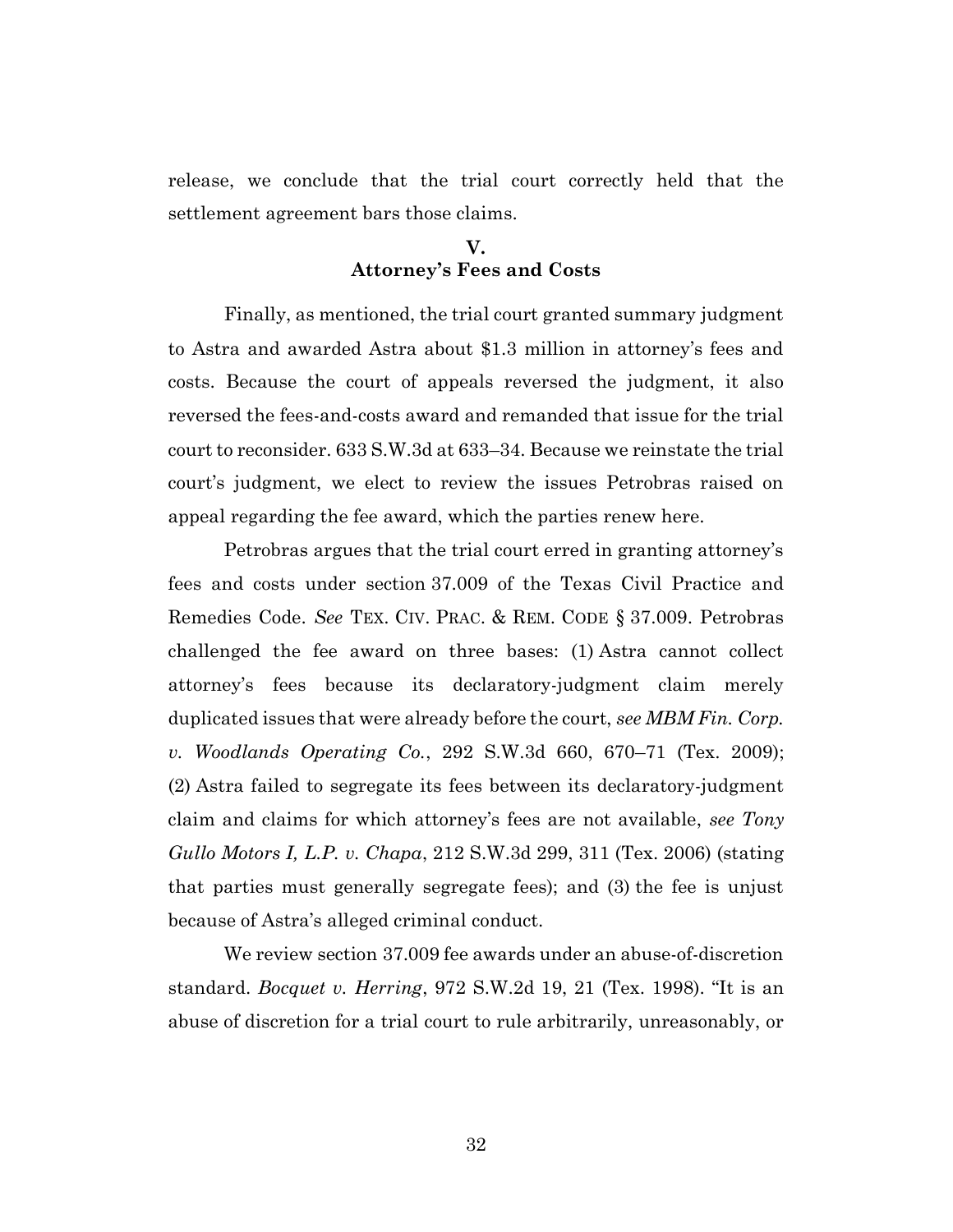without regard to guiding legal principles . . . or to rule without supporting evidence." Id. (citations omitted). First, although both parties' claims for declaratory judgment addressed the issue of whether the 2012 settlement agreement is valid and enforceable, Astra's counterclaim sought additional relief in the form of a declaration that the settlement agreement bars the separate arbitration proceeding as well as Petrobras's claims in this lawsuit. We thus conclude that Astra's counterclaim did not merely duplicate Petrobras's claim.

Second, the duty to segregate between recoverable and nonrecoverable attorney's fees does not apply when the services for which the fees are incurred "advance both a recoverable and unrecoverable claim," such that the "fees are so intertwined that they need not be segregated." Chapa, 212 S.W.3d at 313–14. Here, Astra reduced and segregated fees by eliminating hundreds of thousands of dollars in fees, reducing the hourly rate for certain attorneys as requested, and applying a thirty- to fifty-percent discount to hours billed. Moreover, because Astra sought to halt the arbitration proceeding by enforcing the settlement agreement's forum-selection clause, it necessarily had to prove that the agreement was valid and enforceable. We conclude that the trial court did not abuse its discretion by finding that any work completed to achieve those goals was sufficiently intertwined to negate any need for the fees to be segregated further. See id.

Third, we disagree that the trial court abused its discretion by concluding that its award of attorney's fees to Astra was equitable and just. Although we do not discount the seriousness of Petrobras's